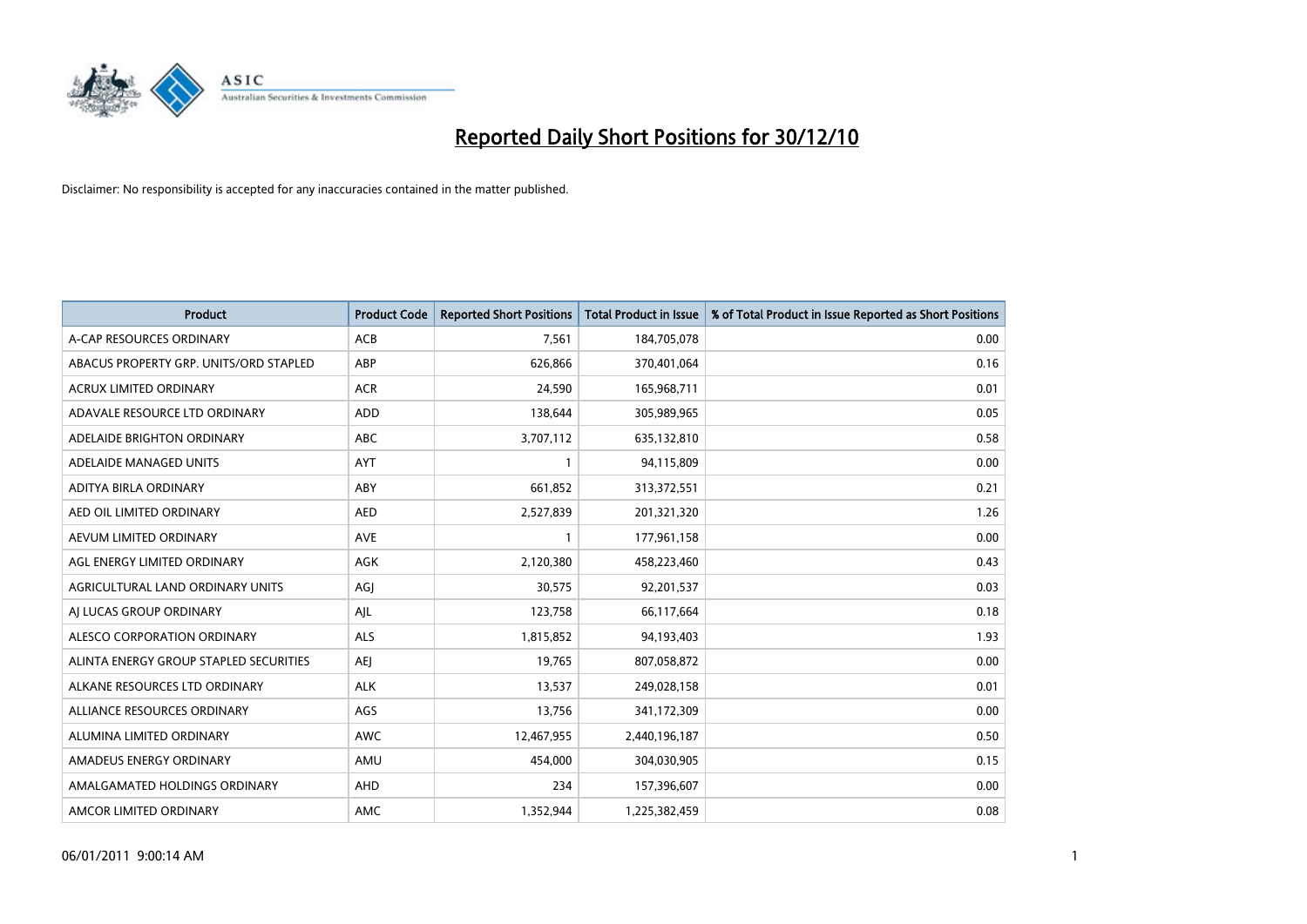

| <b>Product</b>                          | <b>Product Code</b> | <b>Reported Short Positions</b> | <b>Total Product in Issue</b> | % of Total Product in Issue Reported as Short Positions |
|-----------------------------------------|---------------------|---------------------------------|-------------------------------|---------------------------------------------------------|
| AMP LIMITED ORDINARY                    | AMP                 | 13,556,318                      | 2,094,424,200                 | 0.58                                                    |
| AMPELLA MINING ORDINARY                 | <b>AMX</b>          | 32,291                          | 200,225,108                   | 0.01                                                    |
| ANDEAN RESOURCES LTD ORDINARY           | <b>AND</b>          | 416,270                         | 553,837,096                   | 0.07                                                    |
| ANSELL LIMITED ORDINARY                 | <b>ANN</b>          | 2,798,102                       | 133,007,903                   | 2.11                                                    |
| ANTARES ENERGY LTD ORDINARY             | AZZ                 | 14,180                          | 299,333,110                   | 0.00                                                    |
| ANZ BANKING GRP LTD ORDINARY            | ANZ                 | 3,540,963                       | 2,595,984,659                 | 0.13                                                    |
| APA GROUP STAPLED SECURITIES            | <b>APA</b>          | 6,011,330                       | 551,689,118                   | 1.10                                                    |
| APEX MINERALS NL ORDINARY               | <b>AXM</b>          | 885,146                         | 3,567,819,915                 | 0.02                                                    |
| APN EUROPEAN RETAIL UNITS STAPLED SEC.  | <b>AEZ</b>          | 11,832                          | 544,910,660                   | 0.00                                                    |
| APN NEWS & MEDIA ORDINARY               | <b>APN</b>          | 9,792,752                       | 606,084,019                   | 1.63                                                    |
| APOLLO GAS LIMITED ORDINARY             | <b>AZO</b>          | 375,000                         | 90,400,136                    | 0.41                                                    |
| AQUARIUS PLATINUM. ORDINARY             | <b>AQP</b>          | 2,598,868                       | 463,241,295                   | 0.55                                                    |
| AQUILA RESOURCES ORDINARY               | <b>AQA</b>          | 1,807,015                       | 356,489,297                   | 0.50                                                    |
| ARAFURA RESOURCE LTD ORDINARY           | <b>ARU</b>          | 3,478,465                       | 366,300,342                   | 0.95                                                    |
| ARDENT LEISURE GROUP STAPLED SECURITIES | AAD                 | 1,604,242                       | 312,836,274                   | 0.51                                                    |
| ARISTOCRAT LEISURE ORDINARY             | ALL                 | 23,217,131                      | 533,983,910                   | 4.33                                                    |
| ASCIANO LIMITED ORDINARY                | <b>AIO</b>          | 27,715,601                      | 2,926,103,883                 | 0.95                                                    |
| ASG GROUP LIMITED ORDINARY              | <b>ASZ</b>          | 6,230                           | 168,247,718                   | 0.00                                                    |
| ASPEN GROUP ORD/UNITS STAPLED           | APZ                 | 1,082,978                       | 588,269,075                   | 0.16                                                    |
| ASTON RES LTD ORDINARY                  | <b>AZT</b>          | 500,000                         | 204,527,604                   | 0.24                                                    |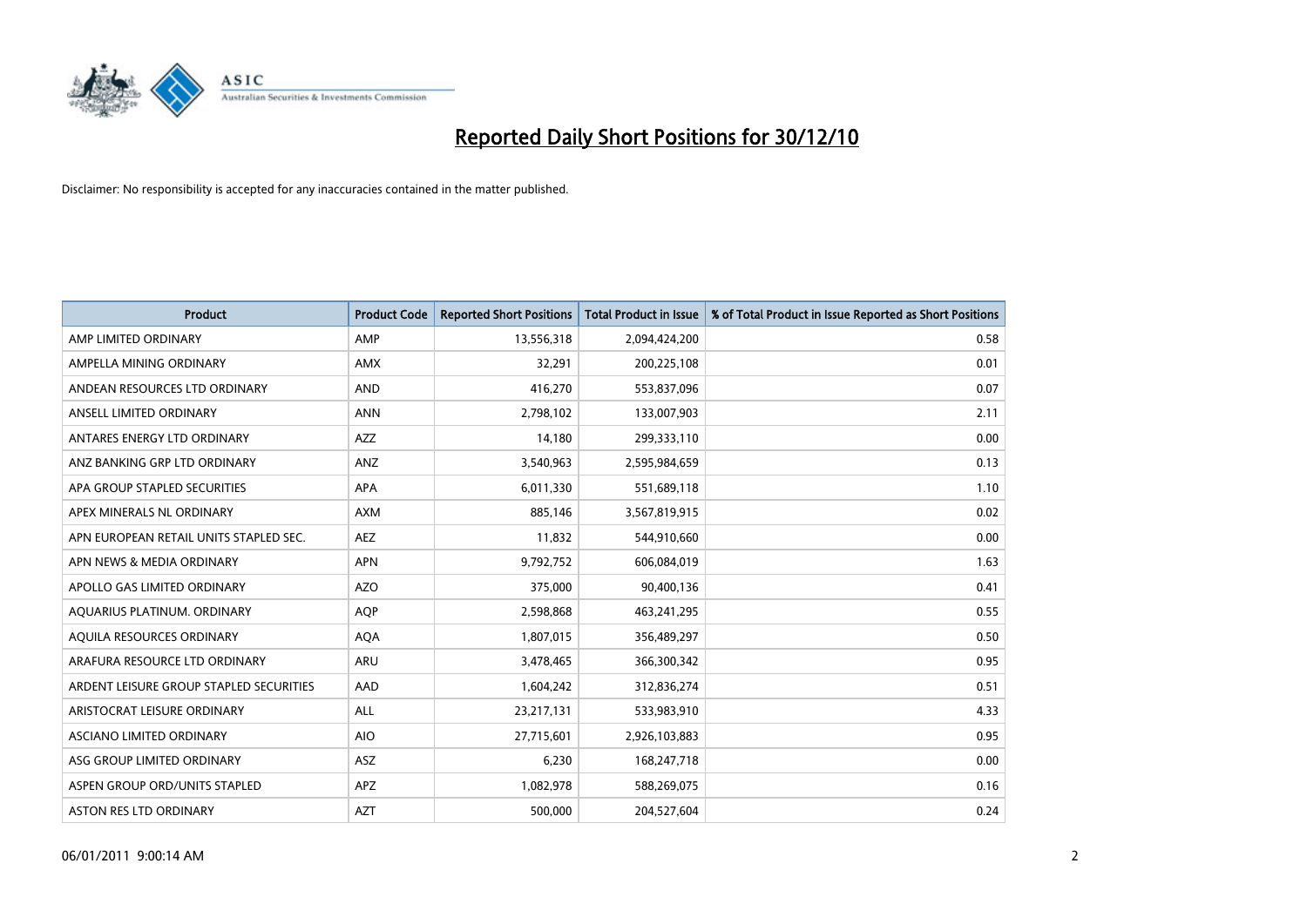

| Product                                 | <b>Product Code</b> | <b>Reported Short Positions</b> | <b>Total Product in Issue</b> | % of Total Product in Issue Reported as Short Positions |
|-----------------------------------------|---------------------|---------------------------------|-------------------------------|---------------------------------------------------------|
| ASTRO JAP PROP GROUP STAPLED SECURITIES | AJA                 | 1,042,850                       | 508,212,161                   | 0.21                                                    |
| ASX LIMITED ORDINARY                    | ASX                 | 1,071,804                       | 175,136,729                   | 0.60                                                    |
| ATLANTIC LIMITED ORDINARY               | ATI                 | 232,623                         | 110,242,044                   | 0.21                                                    |
| ATLAS IRON LIMITED ORDINARY             | <b>AGO</b>          | 6,229,574                       | 546,957,119                   | 1.11                                                    |
| AUCKLAND INTERNATION ORDINARY           | AIA                 | 121,987                         | 1,317,998,787                 | 0.01                                                    |
| <b>AURORA OIL &amp; GAS ORDINARY</b>    | <b>AUT</b>          | 441,883                         | 380,037,862                   | 0.11                                                    |
| AUSDRILL LIMITED ORDINARY               | ASL                 | 286,932                         | 262,833,907                   | 0.11                                                    |
| AUSENCO LIMITED ORDINARY                | AAX                 | 4,178,806                       | 122,427,576                   | 3.40                                                    |
| <b>AUSTAL LIMITED ORDINARY</b>          | ASB                 | 148,424                         | 188,069,638                   | 0.07                                                    |
| <b>AUSTAR UNITED ORDINARY</b>           | <b>AUN</b>          | 12,679,992                      | 1,271,357,418                 | 0.98                                                    |
| AUSTBROKERS HOLDINGS ORDINARY           | <b>AUB</b>          | 2                               | 54,339,433                    | 0.00                                                    |
| AUSTEREO GROUP LTD. ORDINARY            | <b>AEO</b>          | 6,314                           | 344,783,708                   | 0.00                                                    |
| AUSTIN ENGINEERING ORDINARY             | ANG                 | 15,697                          | 71,614,403                    | 0.02                                                    |
| <b>AUSTRALAND ASSETS ASSETS</b>         | AAZPB               | 1,168                           | 2,750,000                     | 0.04                                                    |
| AUSTRALAND PROPERTY STAPLED SECURITY    | <b>ALZ</b>          | 1,768,282                       | 576,837,197                   | 0.30                                                    |
| AUSTRALIAN AGRICULT, ORDINARY           | AAC                 | 1,101,754                       | 264,264,459                   | 0.40                                                    |
| AUSTRALIAN EDUCATION UNITS              | <b>AEU</b>          | 625,000                         | 134,973,383                   | 0.46                                                    |
| AUSTRALIAN INFRASTR, UNITS/ORDINARY     | <b>AIX</b>          | 645,882                         | 620,733,944                   | 0.11                                                    |
| AUSTRALIAN MINES LTD ORDINARY           | <b>AUZ</b>          | 1,400,000                       | 349,083,108                   | 0.40                                                    |
| AUSTRALIAN PHARM, ORDINARY              | API                 | 1,080,746                       | 488,115,883                   | 0.21                                                    |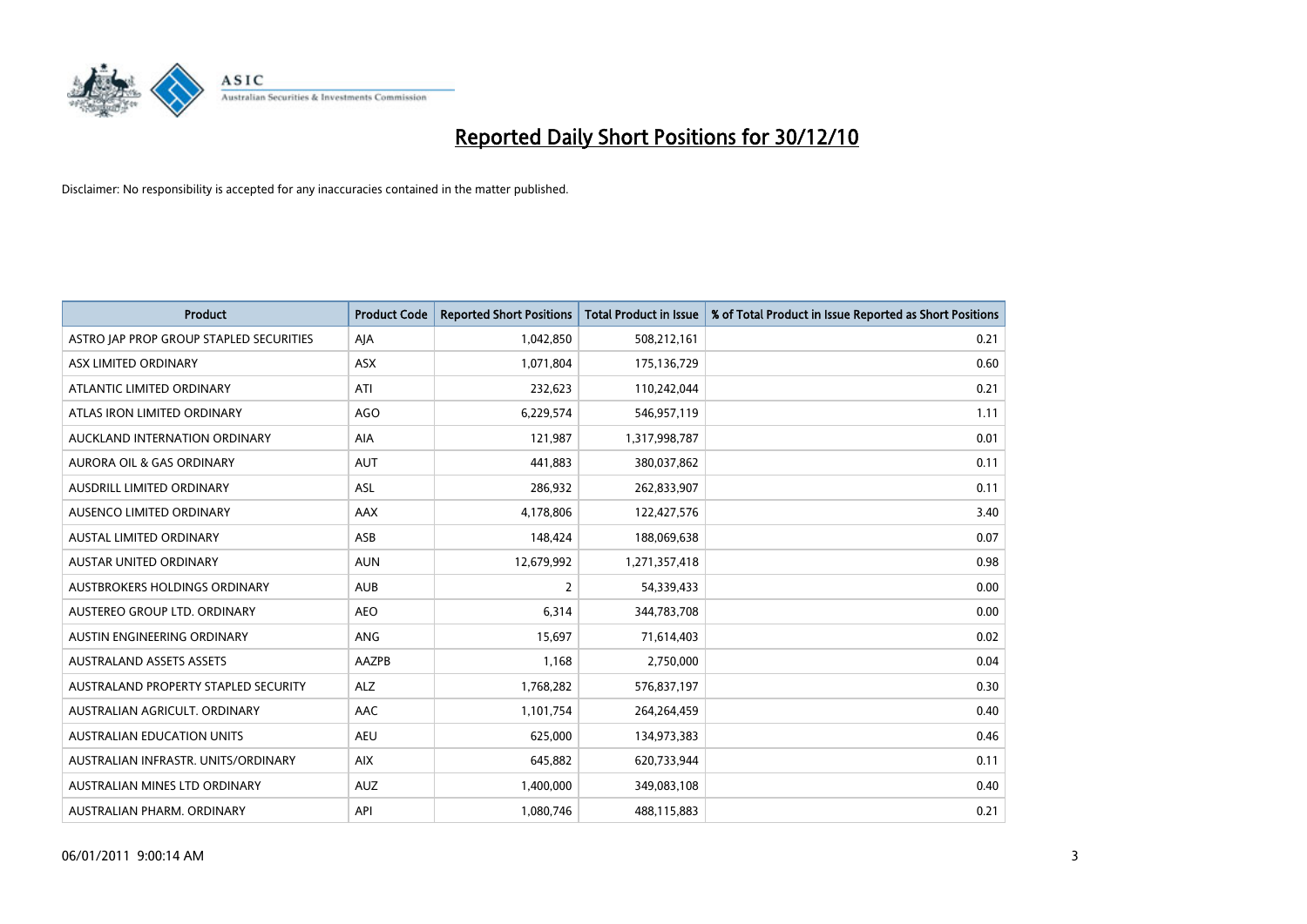

| Product                              | <b>Product Code</b> | <b>Reported Short Positions</b> | <b>Total Product in Issue</b> | % of Total Product in Issue Reported as Short Positions |
|--------------------------------------|---------------------|---------------------------------|-------------------------------|---------------------------------------------------------|
| AUTOMOTIVE HOLDINGS ORDINARY         | <b>AHE</b>          | 9,786                           | 226,387,577                   | 0.00                                                    |
| AVEXA LIMITED ORDINARY               | <b>AVX</b>          | 243,657                         | 847,688,779                   | 0.03                                                    |
| AVOCA RESOURCES ORDINARY             | <b>AVO</b>          | 172,964                         | 302,599,660                   | 0.05                                                    |
| AWE LIMITED ORDINARY                 | AWE                 | 3,905,556                       | 521,871,941                   | 0.76                                                    |
| AXA ASIA PACIFIC ORDINARY            | <b>AXA</b>          | 689,587                         | 2,067,095,545                 | 0.02                                                    |
| BANK OF QUEENSLAND. ORDINARY         | <b>BOO</b>          | 692,937                         | 222,072,957                   | 0.32                                                    |
| <b>BANNERMAN RESOURCES ORDINARY</b>  | <b>BMN</b>          | 69,300                          | 234,435,934                   | 0.03                                                    |
| BATHURST RESOURCES ORDINARY          | <b>BTU</b>          | 2,970,453                       | 608,686,983                   | 0.49                                                    |
| <b>BC IRON LIMITED ORDINARY</b>      | <b>BCI</b>          | 8,490                           | 92,561,000                    | 0.01                                                    |
| BEACH ENERGY LIMITED ORDINARY        | <b>BPT</b>          | 3,951,435                       | 1,099,021,290                 | 0.36                                                    |
| BENDIGO AND ADELAIDE ORDINARY        | <b>BEN</b>          | 5,301,555                       | 357,588,814                   | 1.47                                                    |
| BERKELEY RESOURCES ORDINARY          | <b>BKY</b>          | 444,357                         | 141,935,898                   | 0.31                                                    |
| BETASHARES ASX FIN ETF UNITS         | <b>OFN</b>          | 12,650                          | 3,209,251                     | 0.39                                                    |
| <b>BHP BILLITON LIMITED ORDINARY</b> | <b>BHP</b>          | 23,368,102                      | 3,356,081,497                 | 0.67                                                    |
| <b>BILLABONG ORDINARY</b>            | <b>BBG</b>          | 8,033,969                       | 253,613,826                   | 3.13                                                    |
| <b>BIOTA HOLDINGS ORDINARY</b>       | <b>BTA</b>          | 1,673,721                       | 180,805,565                   | 0.93                                                    |
| <b>BISALLOY STEEL ORDINARY</b>       | <b>BIS</b>          | 84,480                          | 216,455,965                   | 0.04                                                    |
| BKI INVESTMENT LTD ORDINARY          | BKI                 | 508                             | 420,919,092                   | 0.00                                                    |
| <b>BLACKTHORN RESOURCES ORDINARY</b> | <b>BTR</b>          | 35,848                          | 106,885,300                   | 0.03                                                    |
| BLUESCOPE STEEL LTD ORDINARY         | <b>BSL</b>          | 25,894,920                      | 1,842,207,385                 | 1.42                                                    |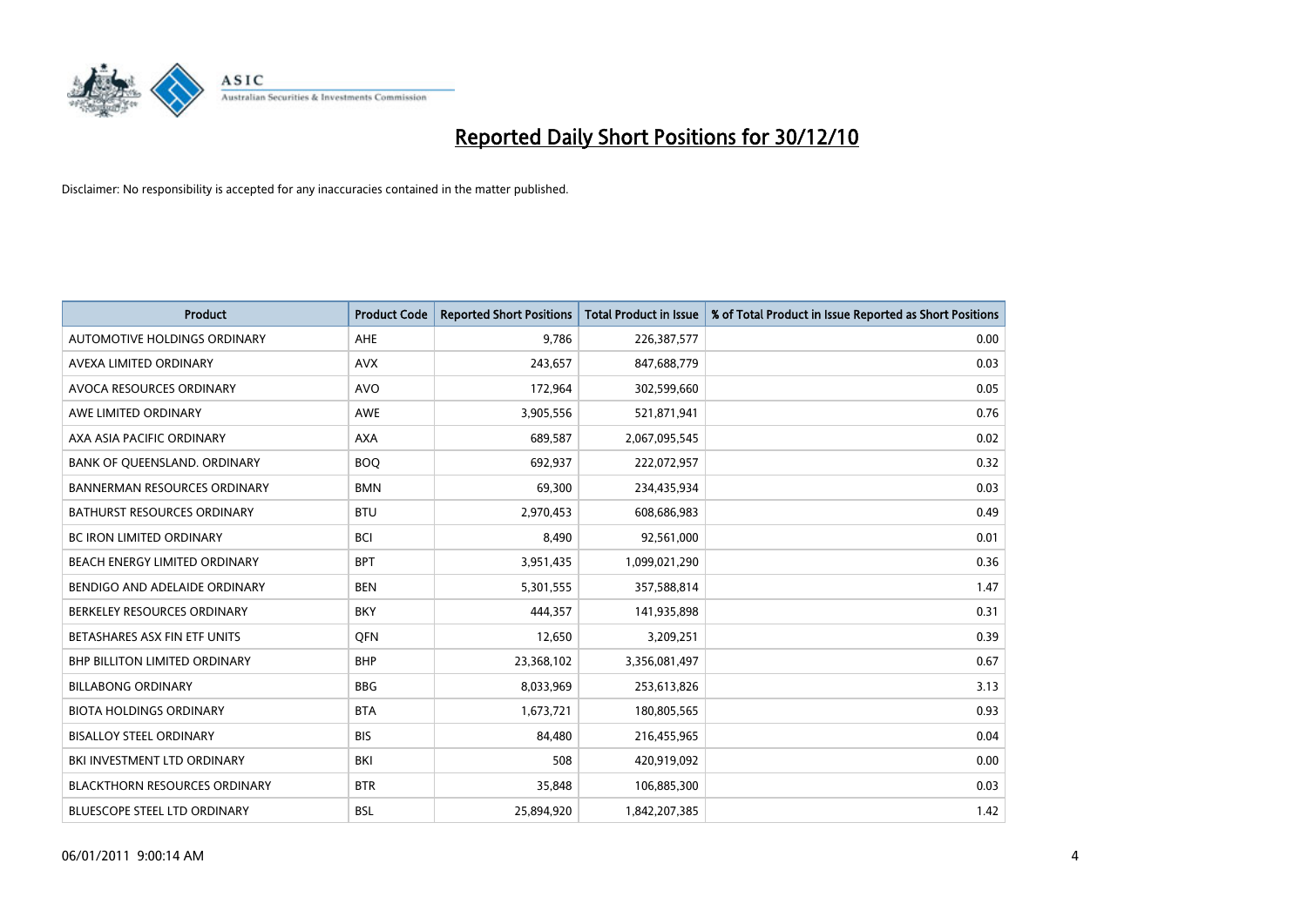

| Product                              | <b>Product Code</b> | <b>Reported Short Positions</b> | <b>Total Product in Issue</b> | % of Total Product in Issue Reported as Short Positions |
|--------------------------------------|---------------------|---------------------------------|-------------------------------|---------------------------------------------------------|
| <b>BOART LONGYEAR ORDINARY</b>       | <b>BLY</b>          | 1,247,770                       | 461,163,412                   | 0.26                                                    |
| <b>BOOM LOGISTICS ORDINARY</b>       | <b>BOL</b>          | 337,999                         | 461,500,712                   | 0.07                                                    |
| <b>BORAL LIMITED, ORDINARY</b>       | <b>BLD</b>          | 23,580,232                      | 724,446,767                   | 3.28                                                    |
| BOTSWANA METALS LTD ORDINARY         | <b>BML</b>          | 7,000                           | 106,421,094                   | 0.01                                                    |
| <b>BOW ENERGY LIMITED ORDINARY</b>   | <b>BOW</b>          | 107,311                         | 348,972,041                   | 0.03                                                    |
| <b>BRADKEN LIMITED ORDINARY</b>      | <b>BKN</b>          | 468,395                         | 139,639,929                   | 0.35                                                    |
| <b>BRAMBLES LIMITED ORDINARY</b>     | <b>BXB</b>          | 7,101,598                       | 1,450,661,570                 | 0.48                                                    |
| BREVILLE GROUP LTD ORDINARY          | <b>BRG</b>          | 2,740                           | 129,615,322                   | 0.00                                                    |
| <b>BRICKWORKS LIMITED ORDINARY</b>   | <b>BKW</b>          | 16,723                          | 147,567,333                   | 0.01                                                    |
| <b>BROCKMAN RESOURCES ORDINARY</b>   | <b>BRM</b>          | 166,299                         | 144,793,151                   | 0.12                                                    |
| BUNNINGS WAREHOUSE ORDINARY UNITS    | <b>BWP</b>          | 610,977                         | 427,042,646                   | 0.14                                                    |
| <b>BURU ENERGY ORDINARY</b>          | <b>BRU</b>          | 155,589                         | 182,780,549                   | 0.09                                                    |
| <b>CABCHARGE AUSTRALIA ORDINARY</b>  | CAB                 | 906,721                         | 120,437,014                   | 0.74                                                    |
| CALTEX AUSTRALIA ORDINARY            | <b>CTX</b>          | 5,372,224                       | 270,000,000                   | 1.99                                                    |
| <b>CAMPBELL BROTHERS ORDINARY</b>    | <b>CPB</b>          | 62,884                          | 67,503,411                    | 0.10                                                    |
| CAPE LAMBERT RES LTD ORDINARY        | <b>CFE</b>          | 844,511                         | 584,125,691                   | 0.14                                                    |
| <b>CARBON ENERGY ORDINARY</b>        | <b>CNX</b>          | 295,483                         | 640,444,620                   | 0.04                                                    |
| CARDNO LIMITED ORDINARY              | CDD                 | 5,740                           | 105,797,439                   | 0.00                                                    |
| CARNARVON PETROLEUM ORDINARY         | <b>CVN</b>          | 93,142                          | 687,820,634                   | 0.02                                                    |
| <b>CARNEGIE WAVE ENERGY ORDINARY</b> | <b>CWE</b>          | 83,000                          | 565,237,627                   | 0.01                                                    |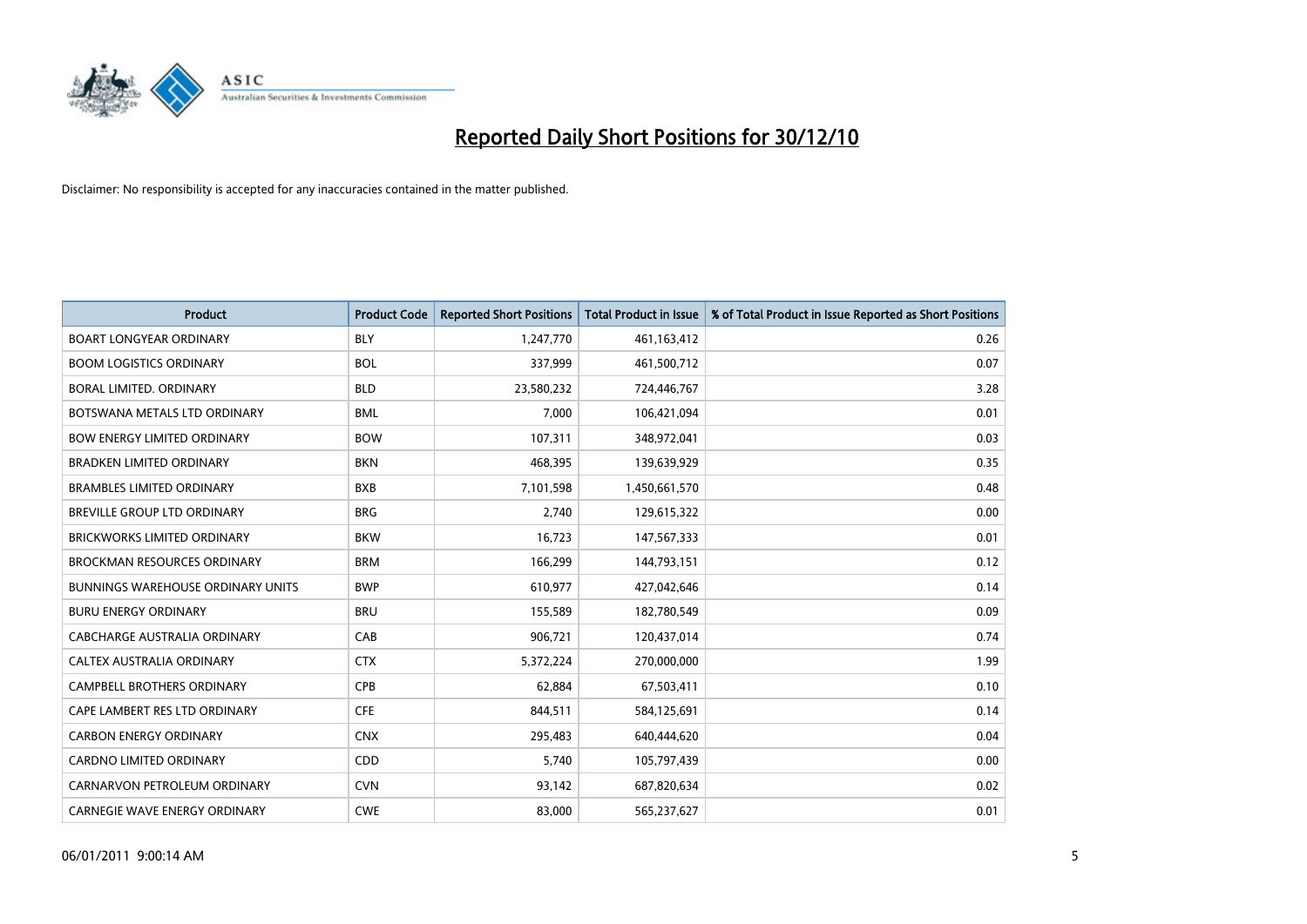

| <b>Product</b>                             | <b>Product Code</b> | <b>Reported Short Positions</b> | <b>Total Product in Issue</b> | % of Total Product in Issue Reported as Short Positions |
|--------------------------------------------|---------------------|---------------------------------|-------------------------------|---------------------------------------------------------|
| <b>CARPATHIAN RESOURCES ORDINARY</b>       | <b>CPN</b>          | 75,000                          | 265,533,501                   | 0.03                                                    |
| CARPENTARIA EXP. LTD ORDINARY              | CAP                 | 9,777                           | 94,341,301                    | 0.01                                                    |
| CARSALES.COM LTD ORDINARY                  | CRZ                 | 2,581,139                       | 234,073,300                   | 1.10                                                    |
| CASH CONVERTERS ORD/DIV ACCESS             | CCV                 | 89,322                          | 379,761,025                   | 0.02                                                    |
| <b>CASPIAN OIL &amp; GAS ORDINARY</b>      | CIG                 | 50,000                          | 1,331,500,513                 | 0.00                                                    |
| CATALPA RESOURCES ORDINARY                 | CAH                 | 26,811                          | 162,832,907                   | 0.02                                                    |
| CEC GROUP LIMITED ORDINARY                 | <b>CEG</b>          | 1,750                           | 79,662,662                    | 0.00                                                    |
| <b>CELLNET GROUP ORDINARY</b>              | <b>CLT</b>          | 1,342                           | 69,875,723                    | 0.00                                                    |
| CENTRAL PETROLEUM ORDINARY                 | <b>CTP</b>          | 11,455                          | 982,298,842                   | 0.00                                                    |
| <b>CENTRO PROPERTIES UNITS/ORD STAPLED</b> | <b>CNP</b>          | 69,790                          | 972,414,514                   | 0.00                                                    |
| CENTRO RETAIL GROUP STAPLED SECURITIES     | <b>CER</b>          | 775,194                         | 2,286,399,424                 | 0.03                                                    |
| <b>CERAMIC FUEL CELLS ORDINARY</b>         | <b>CFU</b>          | 397,373                         | 1,201,353,566                 | 0.03                                                    |
| CFS RETAIL PROPERTY UNITS                  | <b>CFX</b>          | 30,336,698                      | 2,825,628,530                 | 1.08                                                    |
| <b>CGA MINING LIMITED ORDINARY</b>         | CGX                 | 76,927                          | 333,265,726                   | 0.02                                                    |
| <b>CHALICE GOLD MINES ORDINARY</b>         | <b>CHN</b>          | 67,500                          | 211,455,886                   | 0.03                                                    |
| <b>CHALLENGER DIV.PRO. STAPLED UNITS</b>   | <b>CDI</b>          | 66,466                          | 913,426,007                   | 0.00                                                    |
| CHALLENGER INFRAST. STAPLED UNITS          | <b>CIF</b>          | 8,731                           | 316,223,785                   | 0.00                                                    |
| CHALLENGER LIMITED ORDINARY                | <b>CGF</b>          | 5,612,931                       | 501,959,841                   | 1.12                                                    |
| CHANDLER MACLEOD LTD ORDINARY              | <b>CMG</b>          | 11,970                          | 422,031,685                   | 0.00                                                    |
| CHARTER HALL GROUP STAPLED US PROHIBIT.    | <b>CHC</b>          | 416,085                         | 306,341,814                   | 0.13                                                    |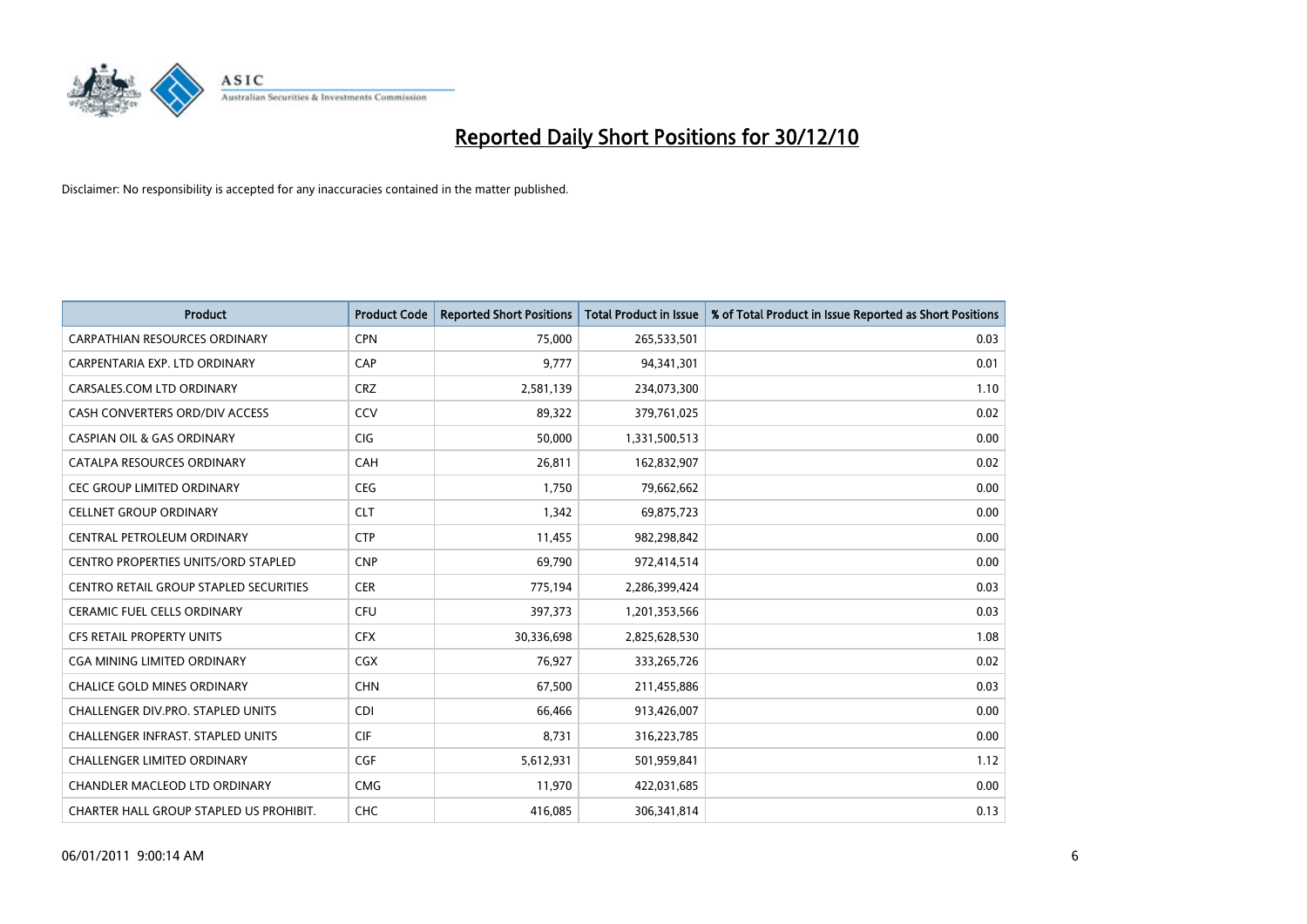

| Product                                 | <b>Product Code</b> | <b>Reported Short Positions</b> | <b>Total Product in Issue</b> | % of Total Product in Issue Reported as Short Positions |
|-----------------------------------------|---------------------|---------------------------------|-------------------------------|---------------------------------------------------------|
| <b>CHARTER HALL OFFICE UNIT</b>         | COO                 | 2,414,132                       | 493,319,730                   | 0.49                                                    |
| <b>CHARTER HALL RETAIL UNITS</b>        | <b>CQR</b>          | 870,058                         | 305,810,723                   | 0.28                                                    |
| CHEMGENEX PHARMACEUT ORDINARY           | <b>CXS</b>          | 195,195                         | 283,348,870                   | 0.07                                                    |
| CITADEL RESOURCE GRP ORDINARY           | CGG                 | 1,672,781                       | 2,420,045,889                 | 0.07                                                    |
| <b>CLOUGH LIMITED ORDINARY</b>          | <b>CLO</b>          | 445,106                         | 770,906,269                   | 0.05                                                    |
| <b>COAL &amp; ALLIED ORDINARY</b>       | <b>CNA</b>          | 14,232                          | 86,584,735                    | 0.01                                                    |
| COAL OF AFRICA LTD ORDINARY             | <b>CZA</b>          | 2,378,885                       | 530,514,663                   | 0.43                                                    |
| <b>COALSPUR MINES LTD ORDINARY</b>      | <b>CPL</b>          | 1,792,776                       | 484,329,575                   | 0.37                                                    |
| COCA-COLA AMATIL ORDINARY               | <b>CCL</b>          | 2,356,325                       | 756,003,067                   | 0.30                                                    |
| <b>COCHLEAR LIMITED ORDINARY</b>        | <b>COH</b>          | 848,345                         | 56,669,257                    | 1.48                                                    |
| <b>COCKATOO COAL ORDINARY</b>           | <b>COK</b>          | 1,956,139                       | 1,016,096,908                 | 0.19                                                    |
| <b>COFFEY INTERNATIONAL ORDINARY</b>    | <b>COF</b>          | 20,466                          | 132,577,523                   | 0.01                                                    |
| COMMONWEALTH BANK, ORDINARY             | <b>CBA</b>          | 12,927,629                      | 1,548,882,074                 | 0.80                                                    |
| <b>COMMONWEALTH PROP ORDINARY UNITS</b> | <b>CPA</b>          | 19,814,015                      | 2,449,599,711                 | 0.81                                                    |
| <b>COMPASS RESOURCES ORDINARY</b>       | <b>CMR</b>          | 55,528                          | 147,402,920                   | 0.04                                                    |
| <b>COMPUTERSHARE LTD ORDINARY</b>       | <b>CPU</b>          | 3,437,536                       | 555,664,059                   | 0.62                                                    |
| <b>CONNECTEAST GROUP STAPLED</b>        | <b>CEU</b>          | 39,536,255                      | 3,940,145,951                 | 1.01                                                    |
| CONSOLIDATED MEDIA, ORDINARY            | <b>CMJ</b>          | 2,310,022                       | 561,834,996                   | 0.41                                                    |
| CONTANGO MICROCAP ORDINARY              | <b>CTN</b>          | 7,500                           | 145,708,783                   | 0.01                                                    |
| COOPER ENERGY LTD ORDINARY              | <b>COE</b>          | 104,399                         | 292,576,001                   | 0.04                                                    |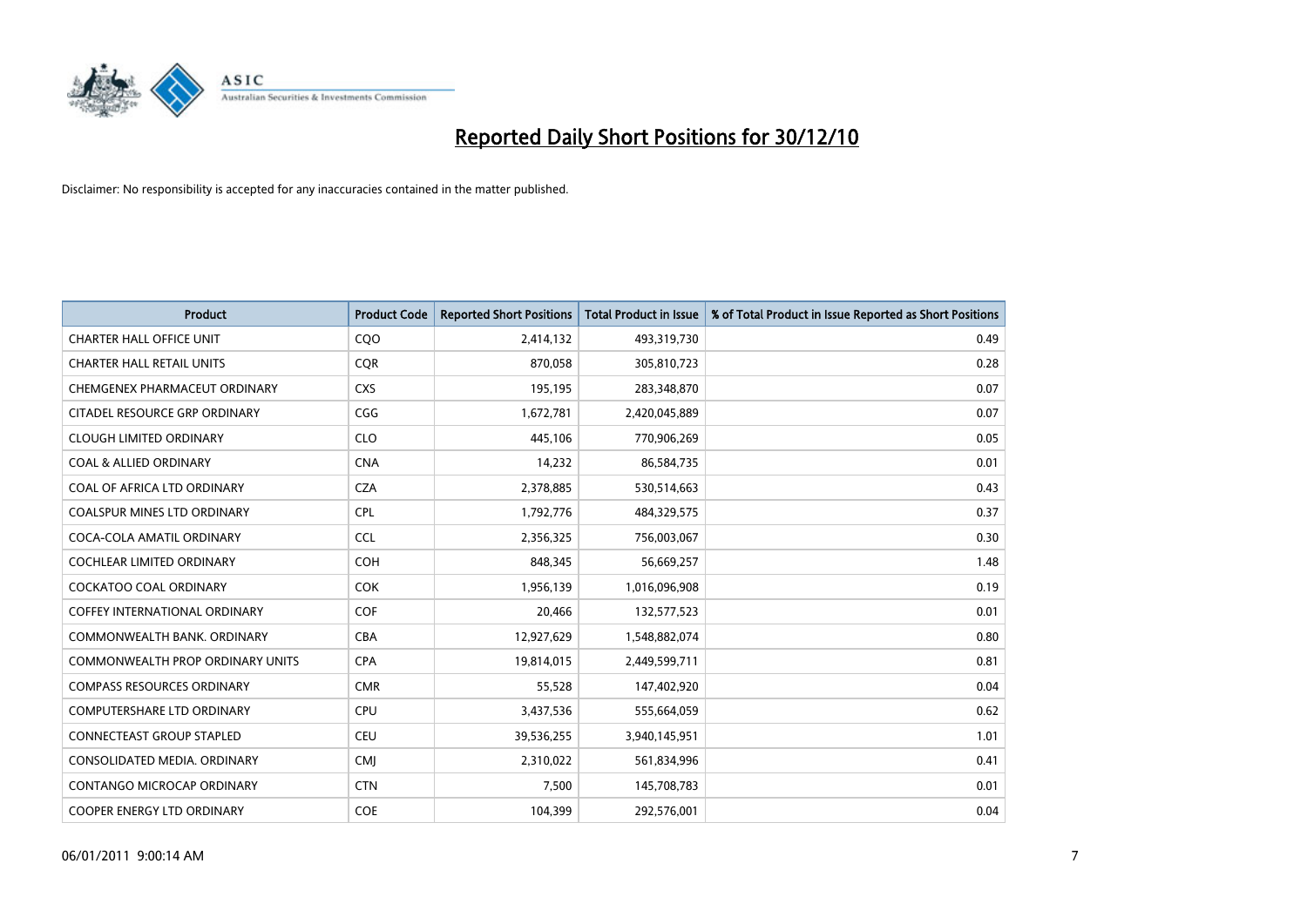

| Product                                  | <b>Product Code</b> | <b>Reported Short Positions</b> | <b>Total Product in Issue</b> | % of Total Product in Issue Reported as Short Positions |
|------------------------------------------|---------------------|---------------------------------|-------------------------------|---------------------------------------------------------|
| <b>COPPER STRIKE LTD ORDINARY</b>        | <b>CSE</b>          | 714                             | 129,455,571                   | 0.00                                                    |
| <b>CORDLIFE LIMITED ORDINARY</b>         | <b>CBB</b>          |                                 | 145,360,920                   | 0.00                                                    |
| <b>COUGAR METALS NL ORDINARY</b>         | <b>CGM</b>          | 100,000                         | 406,223,576                   | 0.02                                                    |
| COUNT FINANCIAL ORDINARY                 | COU                 | 6,925                           | 262,212,976                   | 0.00                                                    |
| <b>CRANE GROUP LIMITED ORDINARY</b>      | <b>CRG</b>          | 1,089,076                       | 79,110,667                    | 1.37                                                    |
| <b>CROMWELL GROUP STAPLED SECURITIES</b> | <b>CMW</b>          | 21,193                          | 910,985,951                   | 0.00                                                    |
| <b>CROWN LIMITED ORDINARY</b>            | <b>CWN</b>          | 2,808,159                       | 754,131,800                   | 0.36                                                    |
| <b>CSG LIMITED ORDINARY</b>              | CSV                 | 463,494                         | 244,928,695                   | 0.19                                                    |
| <b>CSL LIMITED ORDINARY</b>              | <b>CSL</b>          | 8,837,370                       | 546,063,170                   | 1.57                                                    |
| <b>CSR LIMITED ORDINARY</b>              | <b>CSR</b>          | 4,008,941                       | 1,517,909,514                 | 0.26                                                    |
| <b>CUDECO LIMITED ORDINARY</b>           | CDU                 | 716,680                         | 145,412,643                   | 0.49                                                    |
| <b>CUSTOMERS LIMITED ORDINARY</b>        | <b>CUS</b>          | 95,821                          | 134,869,357                   | 0.07                                                    |
| DART ENERGY LTD ORDINARY                 | <b>DTE</b>          | 215,192                         | 548,188,184                   | 0.04                                                    |
| DAVID JONES LIMITED ORDINARY             | <b>DJS</b>          | 11,505,387                      | 514,034,694                   | 2.26                                                    |
| DECMIL GROUP LIMITED ORDINARY            | <b>DCG</b>          | 17,397                          | 124,204,568                   | 0.01                                                    |
| DEEP YELLOW LIMITED ORDINARY             | <b>DYL</b>          | 129,576                         | 1,126,534,458                 | 0.01                                                    |
| DEVINE LIMITED ORDINARY                  | <b>DVN</b>          | 1,000                           | 634,918,223                   | 0.00                                                    |
| DEXUS PROPERTY GROUP STAPLED UNITS       | <b>DXS</b>          | 29,270,390                      | 4,839,024,176                 | 0.61                                                    |
| DISCOVERY METALS LTD ORDINARY            | <b>DML</b>          | 197,656                         | 436,628,231                   | 0.05                                                    |
| DOMINION MINING ORDINARY                 | <b>DOM</b>          | 186,052                         | 103,520,259                   | 0.17                                                    |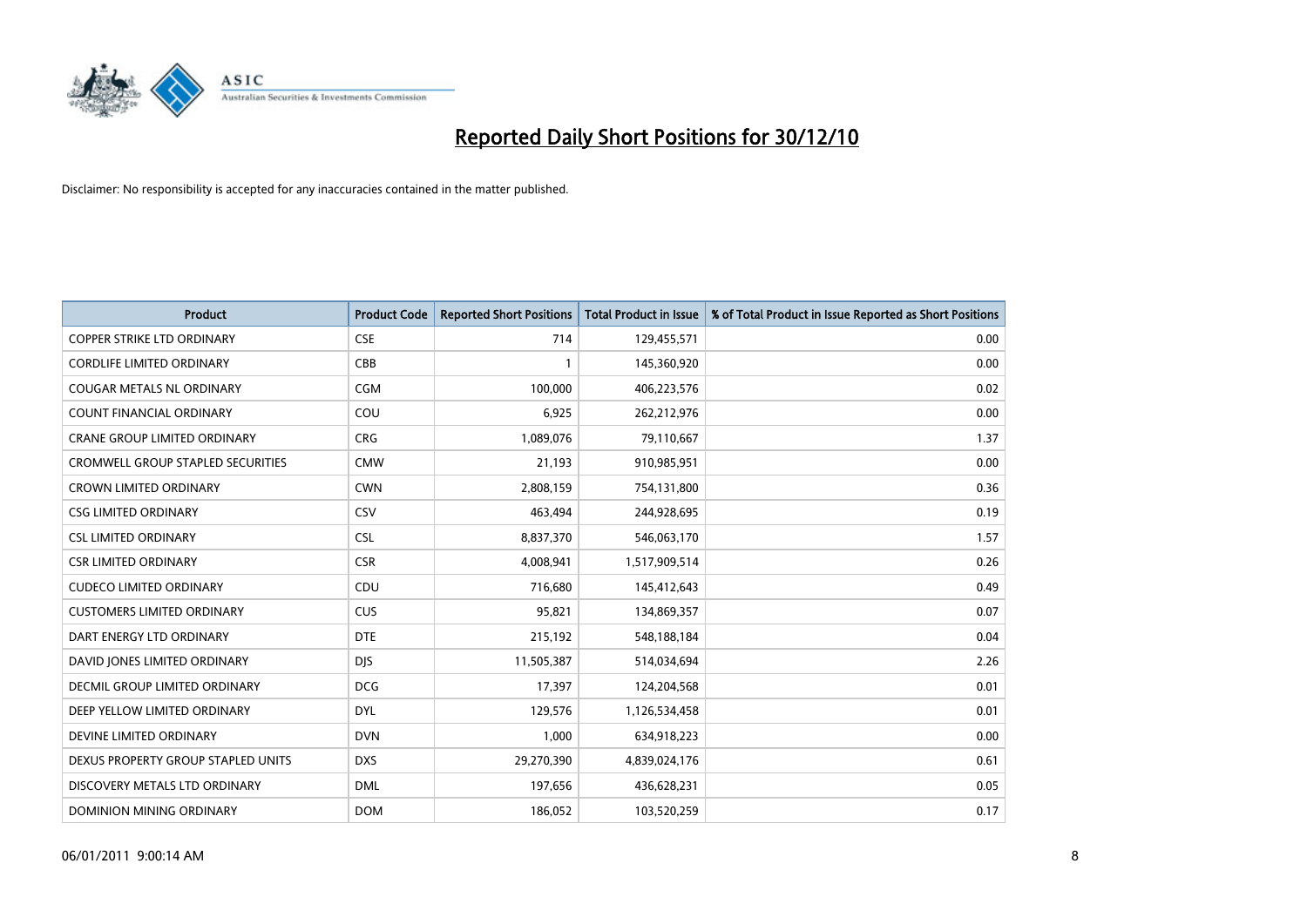

| Product                                   | <b>Product Code</b> | <b>Reported Short Positions</b> | <b>Total Product in Issue</b> | % of Total Product in Issue Reported as Short Positions |
|-------------------------------------------|---------------------|---------------------------------|-------------------------------|---------------------------------------------------------|
| DOMINO PIZZA ENTERPR ORDINARY             | <b>DMP</b>          | 3                               | 68,407,674                    | 0.00                                                    |
| DOWNER EDI LIMITED ORDINARY               | <b>DOW</b>          | 1,521,202                       | 343,178,483                   | 0.43                                                    |
| DUET GROUP STAPLED US PROHIBIT.           | <b>DUE</b>          | 1,423,214                       | 887,304,690                   | 0.15                                                    |
| DULUXGROUP LIMITED ORDINARY               | <b>DLX</b>          | 879,961                         | 367,456,259                   | 0.23                                                    |
| DWS ADVANCED ORDINARY                     | <b>DWS</b>          | 46,765                          | 132,362,763                   | 0.04                                                    |
| DYESOL LIMITED ORDINARY                   | <b>DYE</b>          | 320,038                         | 143,384,818                   | 0.22                                                    |
| <b>EASTERN STAR GAS ORDINARY</b>          | ESG                 | 1,796,009                       | 991,567,041                   | 0.15                                                    |
| EDT RETAIL TRUST UNITS                    | <b>EDT</b>          | 99,457                          | 4,700,290,868                 | 0.00                                                    |
| <b>ELDERS LIMITED ORDINARY</b>            | <b>ELD</b>          | 9,231,021                       | 448,598,480                   | 2.04                                                    |
| ELDORADO GOLD CORP CDI 1:1                | EAU                 | 28,580                          | 20,358,131                    | 0.16                                                    |
| ELEMENTOS LIMITED ORDINARY                | <b>ELT</b>          | 8                               | 48,685,454                    | 0.00                                                    |
| ELIXIR PETROLEUM LTD ORDINARY             | <b>EXR</b>          | 324,400                         | 188,988,472                   | 0.17                                                    |
| <b>EMECO HOLDINGS ORDINARY</b>            | <b>EHL</b>          | 186,002                         | 631,237,586                   | 0.03                                                    |
| <b>ENERGY RESOURCES ORDINARY 'A'</b>      | ERA                 | 1,345,882                       | 190,737,934                   | 0.70                                                    |
| <b>ENERGY WORLD CORPOR, ORDINARY</b>      | <b>EWC</b>          | 7,387,025                       | 1,561,166,672                 | 0.47                                                    |
| <b>ENTEK ENERGY LTD ORDINARY</b>          | ETE                 | 489,903                         | 287,692,535                   | 0.17                                                    |
| <b>ENTELLECT SOLUTIONS ORDINARY</b>       | ESN                 | 464,050                         | 1,740,334,200                 | 0.03                                                    |
| ENVESTRA LIMITED ORDINARY                 | <b>ENV</b>          | 4,961,384                       | 1,430,398,609                 | 0.35                                                    |
| EQUATORIAL RES LTD ORDINARY               | EQX                 | 13,391                          | 86,193,022                    | 0.02                                                    |
| EQUINOX MINERALS LTD CHESS DEPOSITARY INT | EON                 | 9,327,337                       | 709,393,211                   | 1.31                                                    |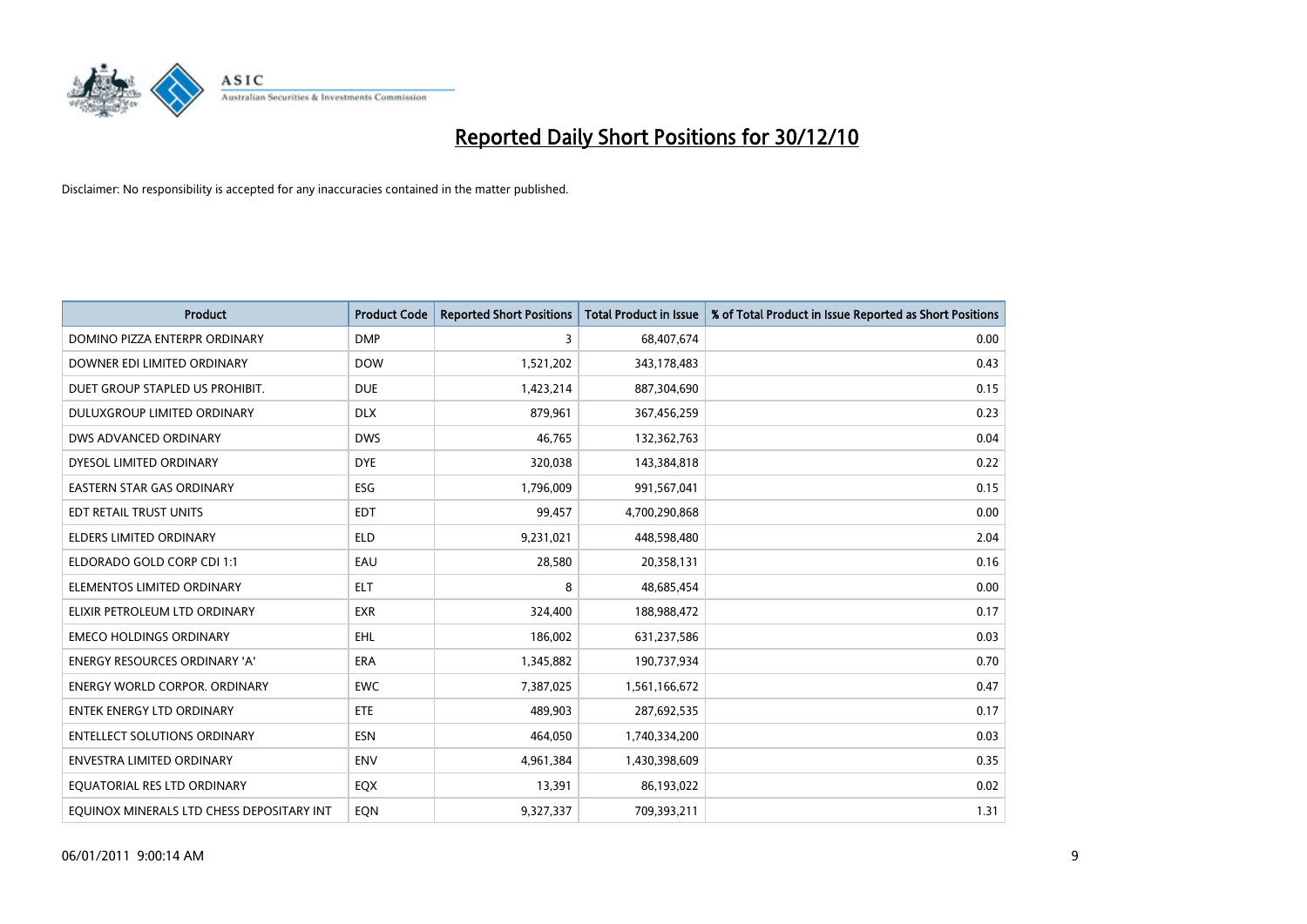

| Product                               | <b>Product Code</b> | <b>Reported Short Positions</b> | <b>Total Product in Issue</b> | % of Total Product in Issue Reported as Short Positions |
|---------------------------------------|---------------------|---------------------------------|-------------------------------|---------------------------------------------------------|
| <b>EVEREST FINANCIAL ORDINARY</b>     | <b>EFG</b>          | 4,300                           | 251,442,316                   | 0.00                                                    |
| EXTRACT RESOURCES ORDINARY            | <b>EXT</b>          | 202,692                         | 243,302,298                   | 0.09                                                    |
| FAIRFAX MEDIA LTD ORDINARY            | <b>FXJ</b>          | 284,250,990                     | 2,351,955,725                 | 12.07                                                   |
| FERRAUS LIMITED ORDINARY              | <b>FRS</b>          | 370                             | 205,700,890                   | 0.00                                                    |
| FISHER & PAYKEL APP. ORDINARY         | <b>FPA</b>          | 10,745,752                      | 724,235,162                   | 1.49                                                    |
| FISHER & PAYKEL H. ORDINARY           | <b>FPH</b>          | 2,314,709                       | 520,409,135                   | 0.45                                                    |
| FKP PROPERTY GROUP STAPLED SECURITIES | <b>FKP</b>          | 6,887,080                       | 1,174,033,185                 | 0.58                                                    |
| FLEETWOOD CORP ORDINARY               | <b>FWD</b>          | 63,328                          | 57,281,484                    | 0.11                                                    |
| FLETCHER BUILDING ORDINARY            | <b>FBU</b>          | 1,027,343                       | 611,250,393                   | 0.16                                                    |
| FLEXIGROUP LIMITED ORDINARY           | <b>FXL</b>          | 53,658                          | 275,472,492                   | 0.02                                                    |
| <b>FLIGHT CENTRE ORDINARY</b>         | <b>FLT</b>          | 2,673,916                       | 99,789,746                    | 2.68                                                    |
| FLINDERS MINES LTD ORDINARY           | <b>FMS</b>          | 21,194,973                      | 1,820,329,571                 | 1.16                                                    |
| FOCUS MINERALS LTD ORDINARY           | <b>FML</b>          | 50,812                          | 2,865,543,210                 | 0.00                                                    |
| <b>FORGE GROUP LIMITED ORDINARY</b>   | <b>FGE</b>          | 4,669                           | 82,844,014                    | 0.01                                                    |
| FORTE ENERGY NL ORDINARY              | FTE                 | 2,658,986                       | 582,658,031                   | 0.46                                                    |
| <b>FORTESCUE METALS GRP ORDINARY</b>  | <b>FMG</b>          | 7,007,830                       | 3,112,592,409                 | 0.22                                                    |
| <b>FOSTER'S GROUP ORDINARY</b>        | FGL                 | 9,907,614                       | 1,935,386,127                 | 0.52                                                    |
| FTD CORPORATION ORDINARY              | <b>FTD</b>          | 8,088                           | 100,421,069                   | 0.01                                                    |
| <b>FUNTASTIC LIMITED ORDINARY</b>     | <b>FUN</b>          | 322,528                         | 340,997,682                   | 0.09                                                    |
| <b>G.U.D. HOLDINGS ORDINARY</b>       | GUD                 | 280,870                         | 68,426,721                    | 0.41                                                    |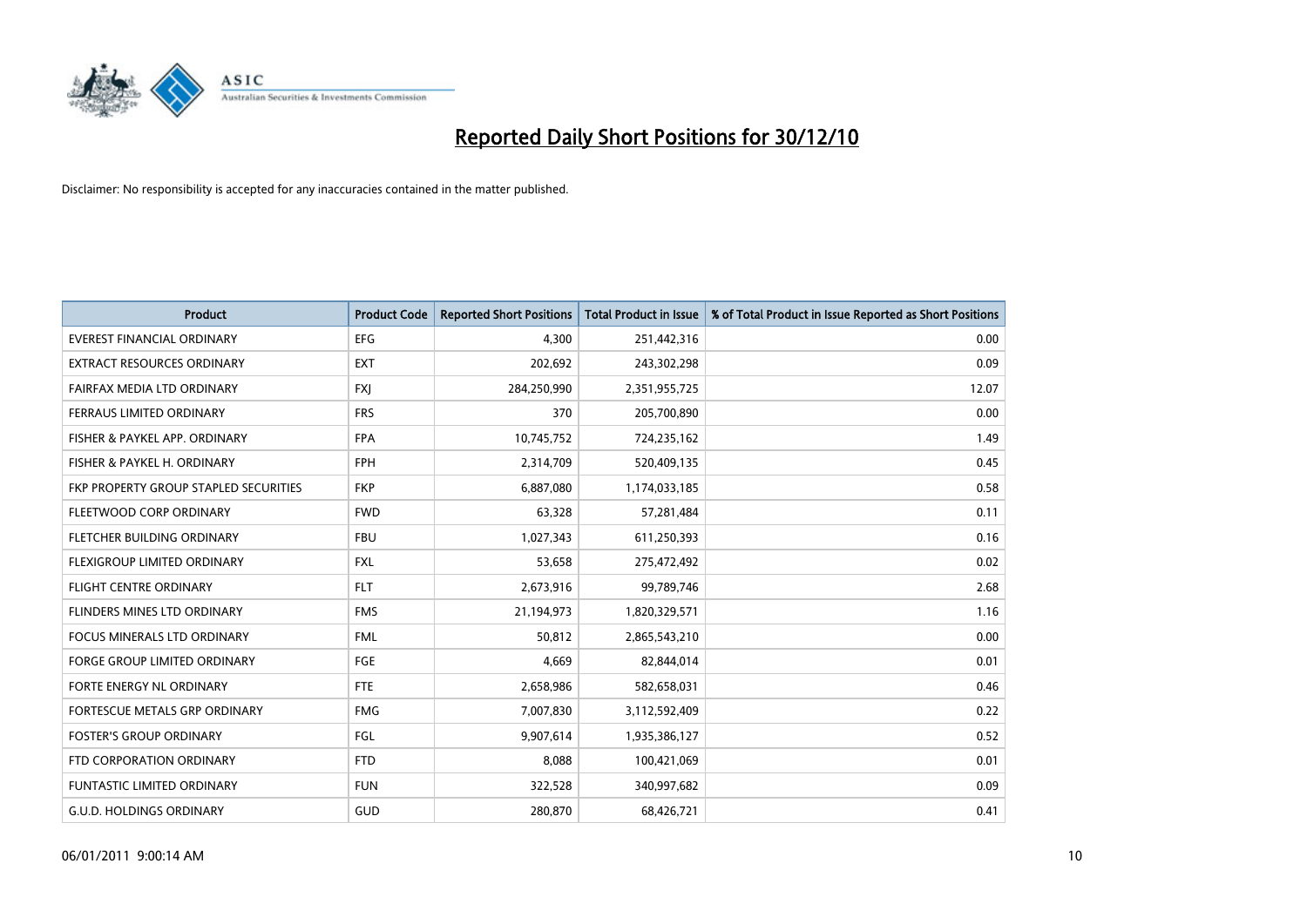

| <b>Product</b>                                   | <b>Product Code</b> | <b>Reported Short Positions</b> | <b>Total Product in Issue</b> | % of Total Product in Issue Reported as Short Positions |
|--------------------------------------------------|---------------------|---------------------------------|-------------------------------|---------------------------------------------------------|
| <b>GALAXY RESOURCES ORDINARY</b>                 | <b>GXY</b>          | 525,414                         | 191,903,358                   | 0.26                                                    |
| <b>GEODYNAMICS LIMITED ORDINARY</b>              | GDY                 | 118,980                         | 333,643,956                   | 0.04                                                    |
| <b>GINDALBIE METALS LTD ORDINARY</b>             | <b>GBG</b>          | 4,856,598                       | 935,215,590                   | 0.51                                                    |
| <b>GIRALIA RESOURCES NL ORDINARY</b>             | <b>GIR</b>          | 278,677                         | 181,160,170                   | 0.15                                                    |
| <b>GLOBAL MINING ORDINARY</b>                    | <b>GMI</b>          | 8,951                           | 191,820,968                   | 0.00                                                    |
| <b>GLOUCESTER COAL ORDINARY</b>                  | GCL                 | 259,544                         | 140,447,062                   | 0.18                                                    |
| <b>GME RESOURCES LTD ORDINARY</b>                | <b>GME</b>          | 800                             | 302,352,750                   | 0.00                                                    |
| <b>GOLDEN WEST RESOURCE ORDINARY</b>             | GWR                 | 1,617                           | 164,606,127                   | 0.00                                                    |
| <b>GOODMAN FIELDER. ORDINARY</b>                 | GFF                 | 13,373,222                      | 1,380,386,438                 | 0.97                                                    |
| <b>GOODMAN GROUP STAPLED US PROHIBIT.</b>        | <b>GMG</b>          | 18,971,966                      | 6,369,751,394                 | 0.29                                                    |
| <b>GPT GROUP STAPLED SEC.</b>                    | <b>GPT</b>          | 7,034,694                       | 1,855,529,431                 | 0.37                                                    |
| <b>GRAINCORP LIMITED A CLASS ORDINARY</b>        | <b>GNC</b>          | 543,246                         | 198,318,900                   | 0.28                                                    |
| <b>GRANGE RESOURCES, ORDINARY</b>                | <b>GRR</b>          | 1,542,972                       | 1,152,077,403                 | 0.13                                                    |
| <b>GREENLAND MIN EN LTD ORDINARY</b>             | GGG                 | 1,242,209                       | 280,456,517                   | 0.44                                                    |
| <b>GRYPHON MINERALS LTD ORDINARY</b>             | <b>GRY</b>          | 76,994                          | 292,472,058                   | 0.03                                                    |
| <b>GUINNESS PEAT GROUP. CHESS DEPOSITARY INT</b> | <b>GPG</b>          | 55                              | 291,115,957                   | 0.00                                                    |
| <b>GUNNS LIMITED ORDINARY</b>                    | <b>GNS</b>          | 12,394,459                      | 848,401,559                   | 1.43                                                    |
| <b>GWA GROUP LTD ORDINARY</b>                    | <b>GWA</b>          | 3,030,932                       | 301,102,514                   | 1.01                                                    |
| <b>HARVEY NORMAN ORDINARY</b>                    | <b>HVN</b>          | 29,723,087                      | 1,062,316,784                 | 2.78                                                    |
| HASTIE GROUP LIMITED ORDINARY                    | <b>HST</b>          | 414,642                         | 239,781,419                   | 0.16                                                    |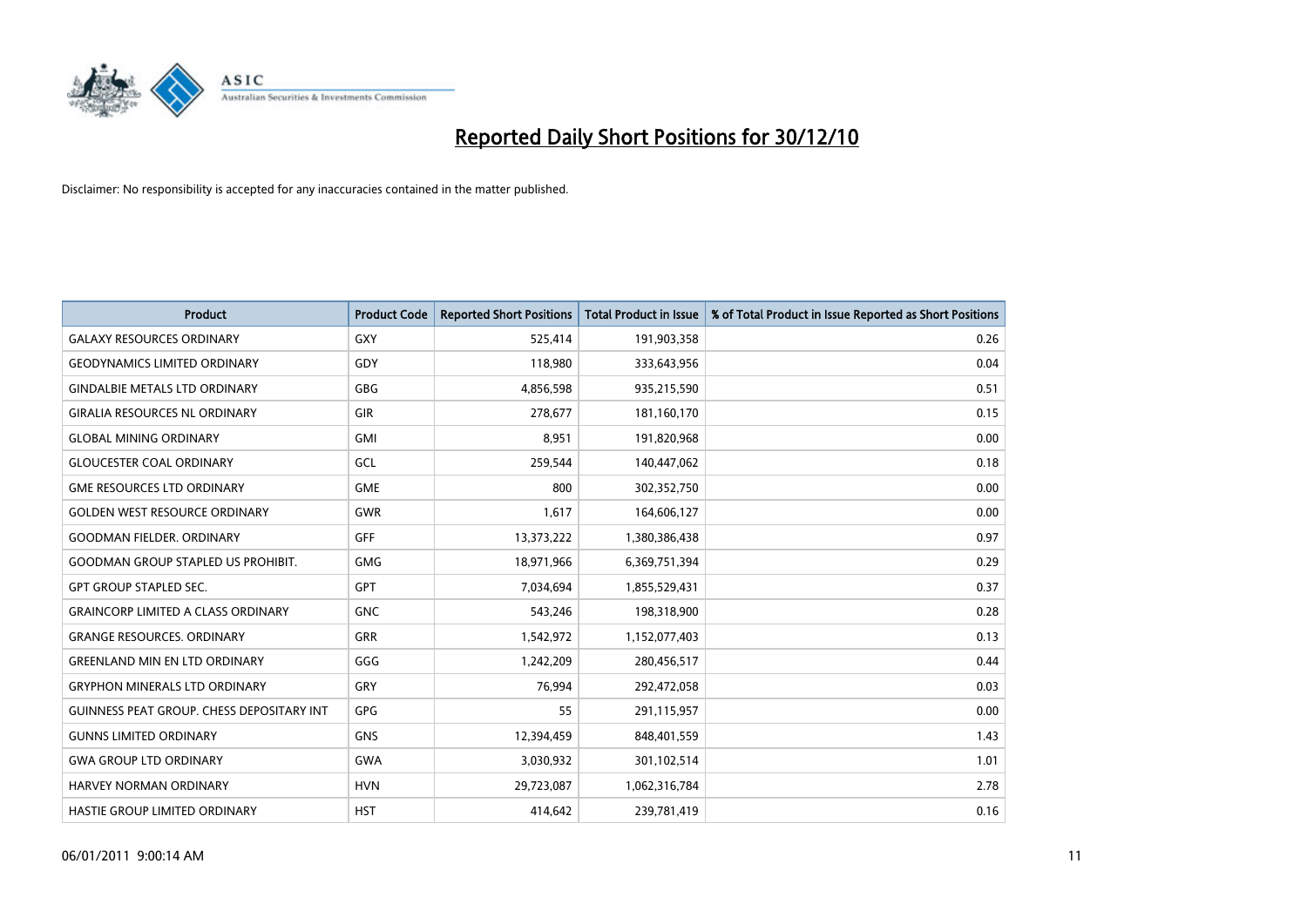

| <b>Product</b>                           | <b>Product Code</b> | <b>Reported Short Positions</b> | <b>Total Product in Issue</b> | % of Total Product in Issue Reported as Short Positions |
|------------------------------------------|---------------------|---------------------------------|-------------------------------|---------------------------------------------------------|
| HASTINGS DIVERSIFIED STAPLED SECURITY    | <b>HDF</b>          | 647,307                         | 518,300,758                   | 0.12                                                    |
| <b>HEARTWARE INT INC CDI 35:1</b>        | <b>HIN</b>          | 272,008                         | 66,059,280                    | 0.41                                                    |
| <b>HENDERSON GROUP CDI 1:1</b>           | <b>HGG</b>          | 333,777                         | 560,490,613                   | 0.05                                                    |
| HFA HOLDINGS LIMITED ORDINARY            | <b>HFA</b>          | 132,961                         | 469,330,170                   | 0.02                                                    |
| <b>HIGHLANDS PACIFIC ORDINARY</b>        | <b>HIG</b>          | 2,382,804                       | 685,582,148                   | 0.35                                                    |
| HILLS HOLDINGS LTD ORDINARY              | <b>HIL</b>          | 396,993                         | 248,676,841                   | 0.14                                                    |
| HORIZON OIL LIMITED ORDINARY             | <b>HZN</b>          | 2,964,016                       | 1,130,311,515                 | 0.26                                                    |
| HUNNU COAL LIMITED ORDINARY              | <b>HUN</b>          | 32,700                          | 182,365,002                   | 0.02                                                    |
| <b>IINET LIMITED ORDINARY</b>            | <b>IIN</b>          | 1,065,483                       | 151,971,119                   | 0.69                                                    |
| <b>ILUKA RESOURCES ORDINARY</b>          | ILU                 | 4,411,332                       | 418,700,517                   | 1.03                                                    |
| IMF (AUSTRALIA) LTD ORDINARY             | <b>IMF</b>          | 330,137                         | 122,496,819                   | 0.27                                                    |
| <b>IMX RESOURCES LTD ORDINARY</b>        | <b>IXR</b>          | 20,000                          | 262,552,803                   | 0.01                                                    |
| <b>INCITEC PIVOT ORDINARY</b>            | IPL                 | 1,746,550                       | 1,628,730,107                 | 0.10                                                    |
| <b>INDAGO RESOURCES LTD ORDINARY</b>     | <b>IDG</b>          | 8.179                           | 5,478,823                     | 0.15                                                    |
| <b>INDEPENDENCE GROUP ORDINARY</b>       | <b>IGO</b>          | 1,146,847                       | 138,777,305                   | 0.83                                                    |
| <b>INDOPHIL RESOURCES ORDINARY</b>       | <b>IRN</b>          | 320,202                         | 471,445,763                   | 0.07                                                    |
| <b>INDUSTREA LIMITED ORDINARY</b>        | IDL                 | 1,049,815                       | 363,878,295                   | 0.28                                                    |
| <b>INFIGEN ENERGY STAPLED SECURITIES</b> | <b>IFN</b>          | 5,707,665                       | 761,222,569                   | 0.75                                                    |
| ING INDUSTRIAL FUND UNITS                | <b>IIF</b>          | 2,332,439                       | 2,592,249,647                 | 0.10                                                    |
| ING OFFICE FUND STAPLED SECURITIES       | <b>IOF</b>          | 5,899,031                       | 2,729,071,212                 | 0.21                                                    |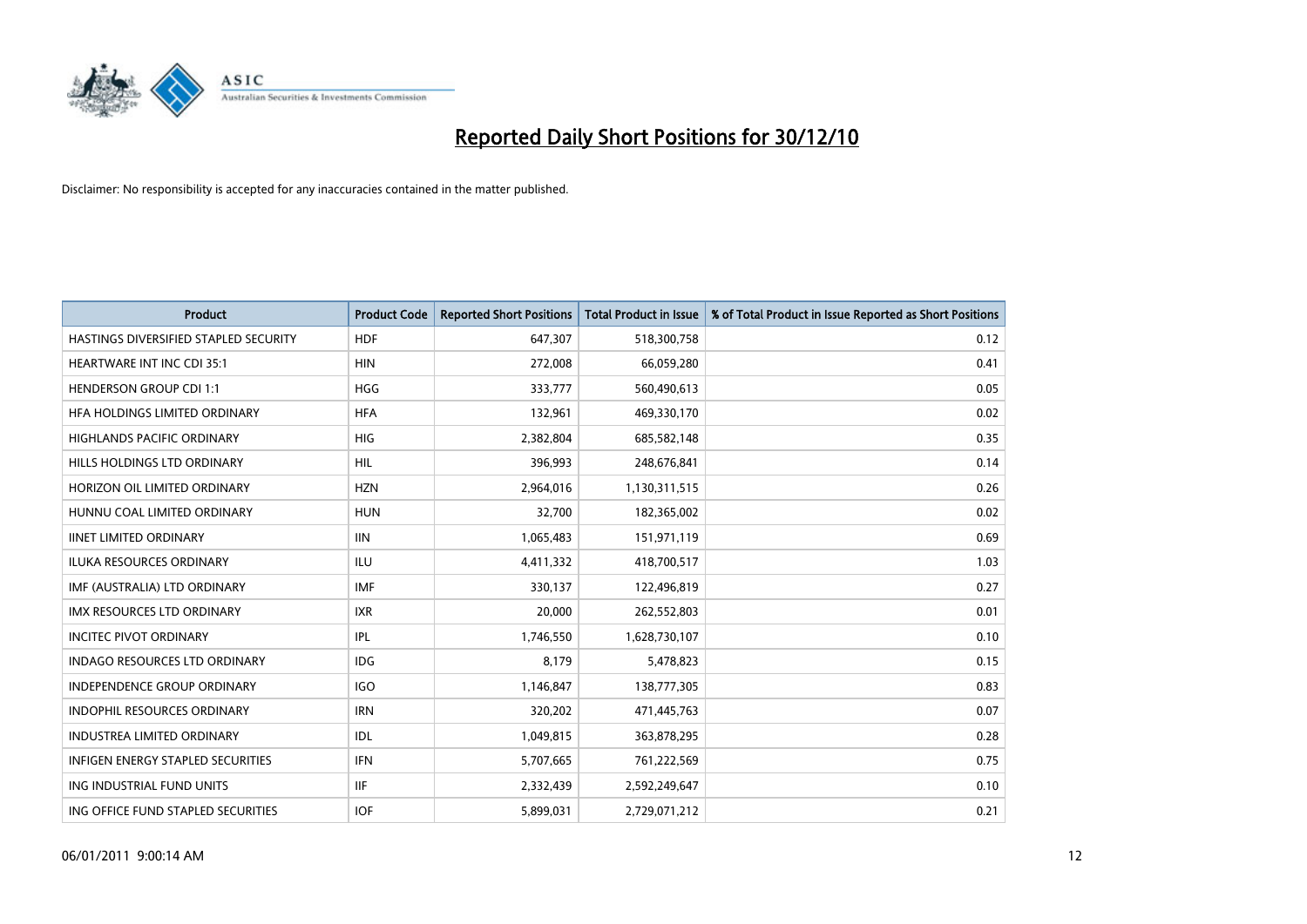

| Product                                  | <b>Product Code</b> | <b>Reported Short Positions</b> | <b>Total Product in Issue</b> | % of Total Product in Issue Reported as Short Positions |
|------------------------------------------|---------------------|---------------------------------|-------------------------------|---------------------------------------------------------|
| ING RE COM GROUP STAPLED SECURITIES      | ILF                 | 9,075                           | 441,029,194                   | 0.00                                                    |
| INSURANCE AUSTRALIA ORDINARY             | <b>IAG</b>          | 1,282,462                       | 2,079,034,021                 | 0.05                                                    |
| <b>INTEGRA MINING LTD, ORDINARY</b>      | <b>IGR</b>          | 2,675,870                       | 757,692,394                   | 0.36                                                    |
| <b>INTREPID MINES ORDINARY</b>           | IAU                 | 327,338                         | 515,342,872                   | 0.06                                                    |
| <b>INVOCARE LIMITED ORDINARY</b>         | <b>IVC</b>          | 959,211                         | 102,421,288                   | 0.93                                                    |
| <b>ION LIMITED ORDINARY</b>              | <b>ION</b>          | 164,453                         | 256,365,105                   | 0.06                                                    |
| <b>IOOF HOLDINGS LTD ORDINARY</b>        | IFL                 | 1,461,569                       | 229,794,395                   | 0.64                                                    |
| IRESS MARKET TECH. ORDINARY              | <b>IRE</b>          | 2,078,609                       | 126,018,142                   | 1.64                                                    |
| <b>IRON ORE HOLDINGS ORDINARY</b>        | <b>IOH</b>          | 14,525                          | 137,548,774                   | 0.01                                                    |
| ISHARES GLOBAL 100 CDI 1:1               | 100                 | 1.171                           | 10,600,000                    | 0.01                                                    |
| <b>ISHARES MSCI EAFE CDI 1:1</b>         | <b>IVE</b>          | 75,419                          | 590,400,000                   | 0.01                                                    |
| ISHARES S&P 500 CDI 1:1                  | <b>IVV</b>          | 8,037                           | 116,350,000                   | 0.01                                                    |
| <b>ISOFT GROUP LIMITED ORDINARY</b>      | <b>ISF</b>          | 5,889,957                       | 1,070,595,874                 | 0.55                                                    |
| <b>IVANHOE AUSTRALIA ORDINARY</b>        | <b>IVA</b>          | 319,567                         | 418,410,103                   | 0.08                                                    |
| <b>JABIRU METALS LTD ORDINARY</b>        | <b>JML</b>          | 76,557                          | 552,619,180                   | 0.01                                                    |
| JAMES HARDIE INDUST CHESS DEPOSITARY INT | <b>IHX</b>          | 15,401,289                      | 436,085,585                   | 3.51                                                    |
| <b>JAMESON RESOURCES ORDINARY</b>        | JAL                 | 1,600,000                       | 82,767,024                    | 1.93                                                    |
| <b>JB HI-FI LIMITED ORDINARY</b>         | <b>IBH</b>          | 7,847,642                       | 109,223,945                   | 7.18                                                    |
| KAGARA LTD ORDINARY                      | KZL                 | 1,816,085                       | 707,789,717                   | 0.25                                                    |
| KANGAROO RES LTD ORDINARY                | <b>KRL</b>          | 9,242,004                       | 801,491,752                   | 1.15                                                    |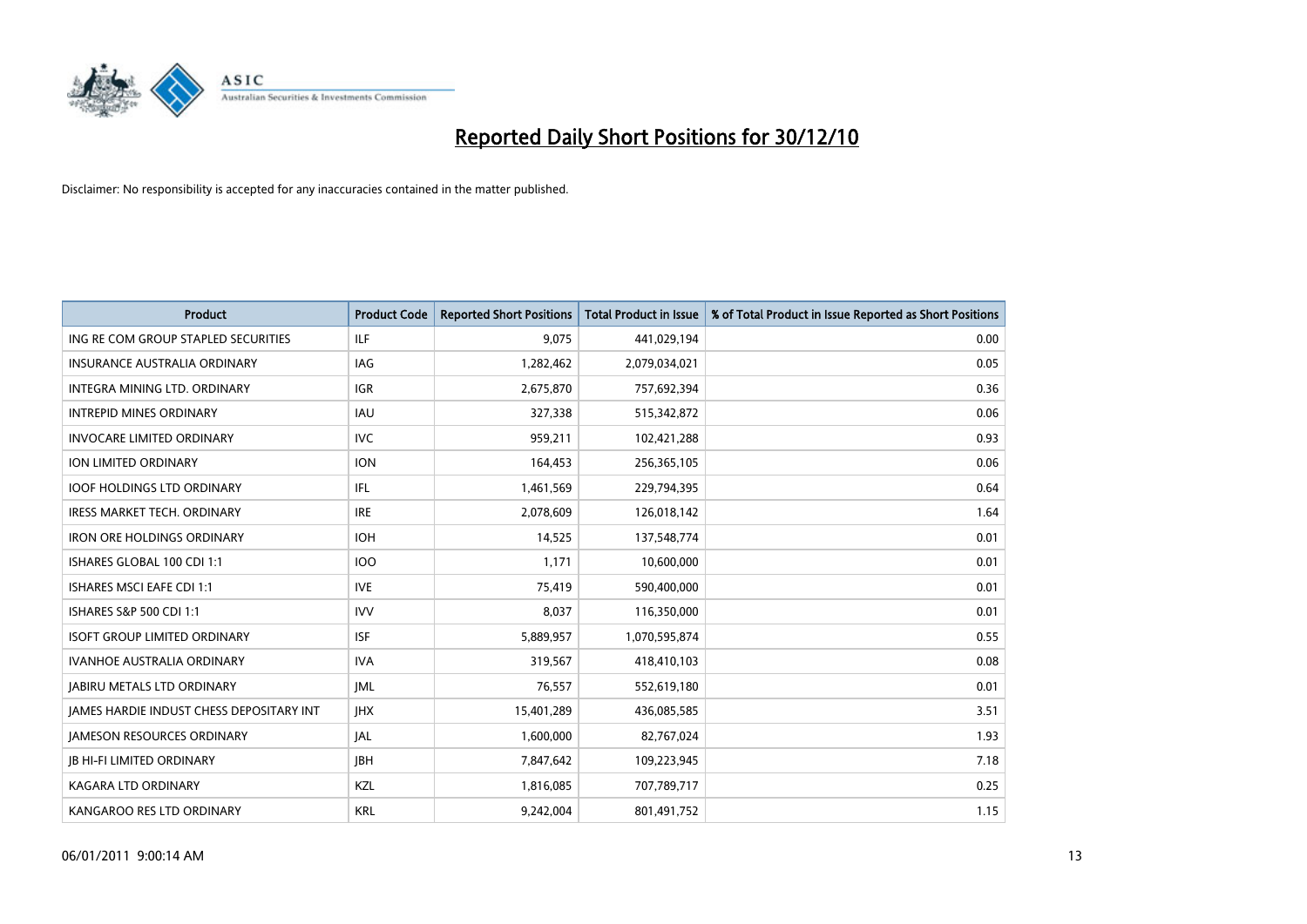

| Product                               | <b>Product Code</b> | <b>Reported Short Positions</b> | <b>Total Product in Issue</b> | % of Total Product in Issue Reported as Short Positions |
|---------------------------------------|---------------------|---------------------------------|-------------------------------|---------------------------------------------------------|
| KAROON GAS AUSTRALIA ORDINARY         | <b>KAR</b>          | 212,007                         | 217,295,769                   | 0.09                                                    |
| KATHMANDU HOLD LTD ORDINARY           | <b>KMD</b>          | 347,332                         | 200,000,000                   | 0.17                                                    |
| <b>KEYBRIDGE CAPITAL ORDINARY</b>     | <b>KBC</b>          | 5,999                           | 172,070,564                   | 0.00                                                    |
| KIMBERLEY METALS LTD ORDINARY         | <b>KBL</b>          | 2.609                           | 161,356,672                   | 0.00                                                    |
| KINGSGATE CONSOLID, ORDINARY          | <b>KCN</b>          | 1,742,333                       | 102,286,251                   | 1.69                                                    |
| KINGSROSE MINING LTD ORDINARY         | <b>KRM</b>          | 195,540                         | 251,335,560                   | 0.08                                                    |
| LEIGHTON HOLDINGS ORDINARY            | LEI                 | 3,863,077                       | 300,889,299                   | 1.26                                                    |
| LEND LEASE GROUP UNIT/ORD STAPLED     | <b>LLC</b>          | 1,219,596                       | 565,558,754                   | 0.22                                                    |
| LINC ENERGY LTD ORDINARY              | <b>LNC</b>          | 5,790,039                       | 499,252,239                   | 1.14                                                    |
| LYNAS CORPORATION ORDINARY            | <b>LYC</b>          | 44,077,489                      | 1,662,499,093                 | 2.65                                                    |
| M2 TELECOMMUNICATION ORDINARY         | <b>MTU</b>          | 200                             | 122,827,336                   | 0.00                                                    |
| MAC SERVICES (THE) ORDINARY           | <b>MSL</b>          | 65,667                          | 165,966,692                   | 0.04                                                    |
| MACARTHUR COAL ORDINARY               | <b>MCC</b>          | 1,290,687                       | 299,476,903                   | 0.41                                                    |
| <b>MACMAHON HOLDINGS ORDINARY</b>     | <b>MAH</b>          | 3,616,242                       | 733,711,705                   | 0.48                                                    |
| MACO ATLAS ROADS GRP ORDINARY STAPLED | <b>MQA</b>          | 3,403,278                       | 452,345,907                   | 0.74                                                    |
| MACQUARIE GROUP LTD ORDINARY          | <b>MOG</b>          | 3,255,467                       | 346,725,400                   | 0.92                                                    |
| MAGMA METALS LTD. ORDINARY            | <b>MMW</b>          | 6,000                           | 195,605,923                   | 0.00                                                    |
| <b>MANTRA RESOURCES ORDINARY</b>      | <b>MRU</b>          | 24,310                          | 131,329,188                   | 0.02                                                    |
| MAP GROUP STAPLED US PROHIBIT.        | <b>MAP</b>          | 1,479,859                       | 1,861,210,782                 | 0.09                                                    |
| MATRIX C & E LTD ORDINARY             | <b>MCE</b>          | 8,250                           | 72,964,098                    | 0.01                                                    |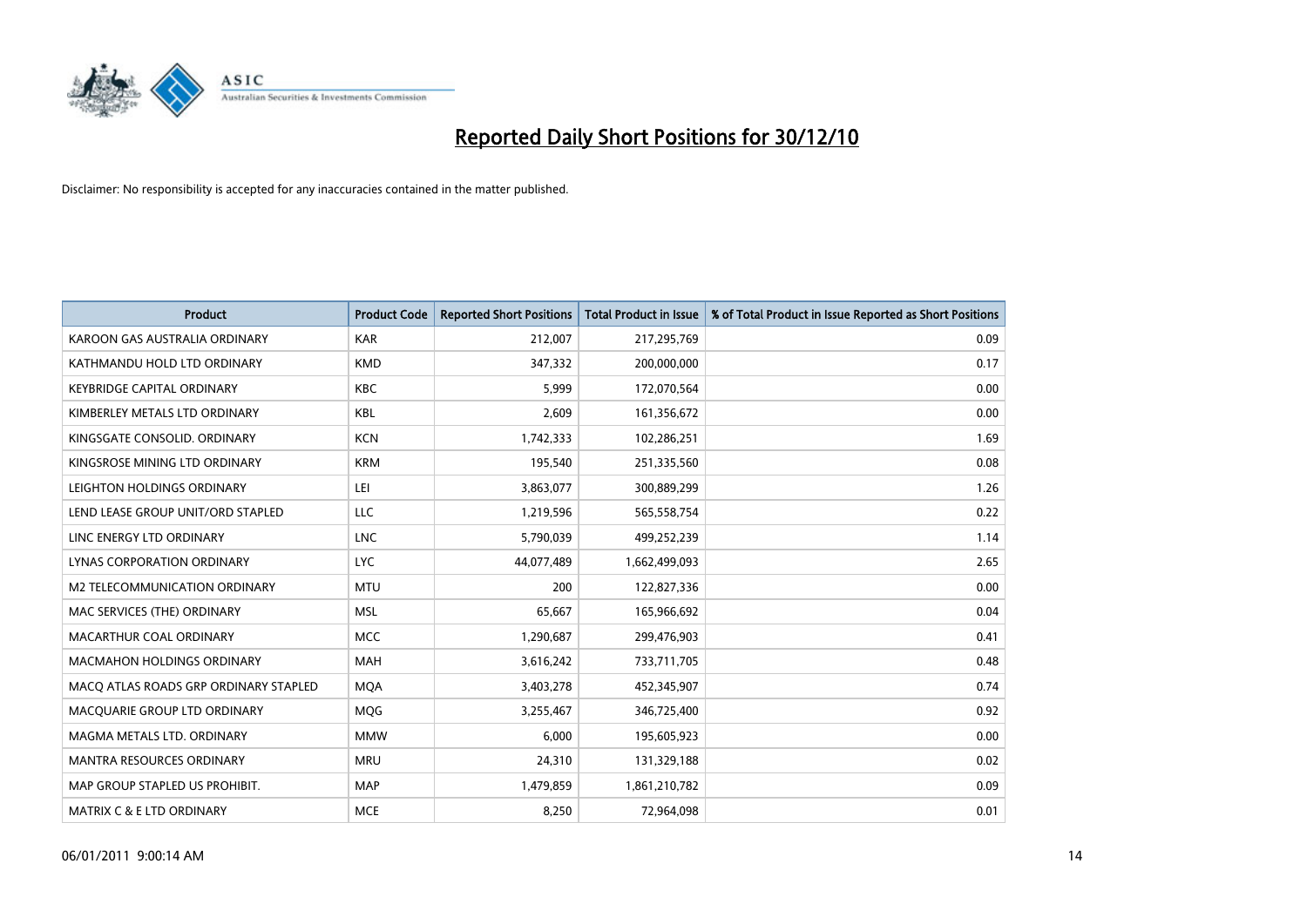

| Product                          | <b>Product Code</b> | <b>Reported Short Positions</b> | <b>Total Product in Issue</b> | % of Total Product in Issue Reported as Short Positions |
|----------------------------------|---------------------|---------------------------------|-------------------------------|---------------------------------------------------------|
| MCMILLAN SHAKESPEARE ORDINARY    | <b>MMS</b>          | 158,680                         | 67,919,101                    | 0.23                                                    |
| MCPHERSON'S LTD ORDINARY         | <b>MCP</b>          | 17,139                          | 71,651,758                    | 0.02                                                    |
| MEDUSA MINING LTD ORDINARY       | <b>MML</b>          | 1,793,189                       | 188,233,911                   | 0.95                                                    |
| MELBOURNE IT LIMITED ORDINARY    | MLB                 | 136,142                         | 80,031,955                    | 0.17                                                    |
| MEO AUSTRALIA LTD ORDINARY       | <b>MEO</b>          | 1,004,784                       | 539,913,260                   | 0.18                                                    |
| <b>MERMAID MARINE ORDINARY</b>   | <b>MRM</b>          | 270,922                         | 213,383,546                   | 0.11                                                    |
| <b>METALS X LIMITED ORDINARY</b> | <b>MLX</b>          | 248,980                         | 1,365,661,782                 | 0.02                                                    |
| METCASH LIMITED ORDINARY         | <b>MTS</b>          | 21,241,178                      | 768,787,804                   | 2.76                                                    |
| METGASCO LIMITED ORDINARY        | <b>MEL</b>          | 235,435                         | 252,460,972                   | 0.09                                                    |
| MICLYN EXP OFFSHR ORDINARY       | <b>MIO</b>          | 142,064                         | 271,700,000                   | 0.05                                                    |
| MINARA RESOURCES ORDINARY        | <b>MRE</b>          | 4,724,175                       | 1,167,783,517                 | 0.39                                                    |
| MINCOR RESOURCES NL ORDINARY     | <b>MCR</b>          | 497,105                         | 200,608,804                   | 0.25                                                    |
| MINEMAKERS LIMITED ORDINARY      | <b>MAK</b>          | 50,000                          | 227,003,950                   | 0.02                                                    |
| MINERAL DEPOSITS ORDINARY        | <b>MDL</b>          | 213,903                         | 60,768,582                    | 0.35                                                    |
| MINERAL RESOURCES, ORDINARY      | <b>MIN</b>          | 181,216                         | 168,219,485                   | 0.11                                                    |
| MIRABELA NICKEL LTD ORDINARY     | <b>MBN</b>          | 7,065,268                       | 491,561,237                   | 1.42                                                    |
| MIRVAC GROUP STAPLED SECURITIES  | <b>MGR</b>          | 2,444,278                       | 3,415,819,357                 | 0.07                                                    |
| MOLOPO ENERGY LTD ORDINARY       | <b>MPO</b>          | 1,417,491                       | 250,972,584                   | 0.57                                                    |
| MONADELPHOUS GROUP ORDINARY      | <b>MND</b>          | 374,807                         | 87,521,827                    | 0.44                                                    |
| MORTGAGE CHOICE LTD ORDINARY     | MOC                 | 7,482                           | 119,948,255                   | 0.01                                                    |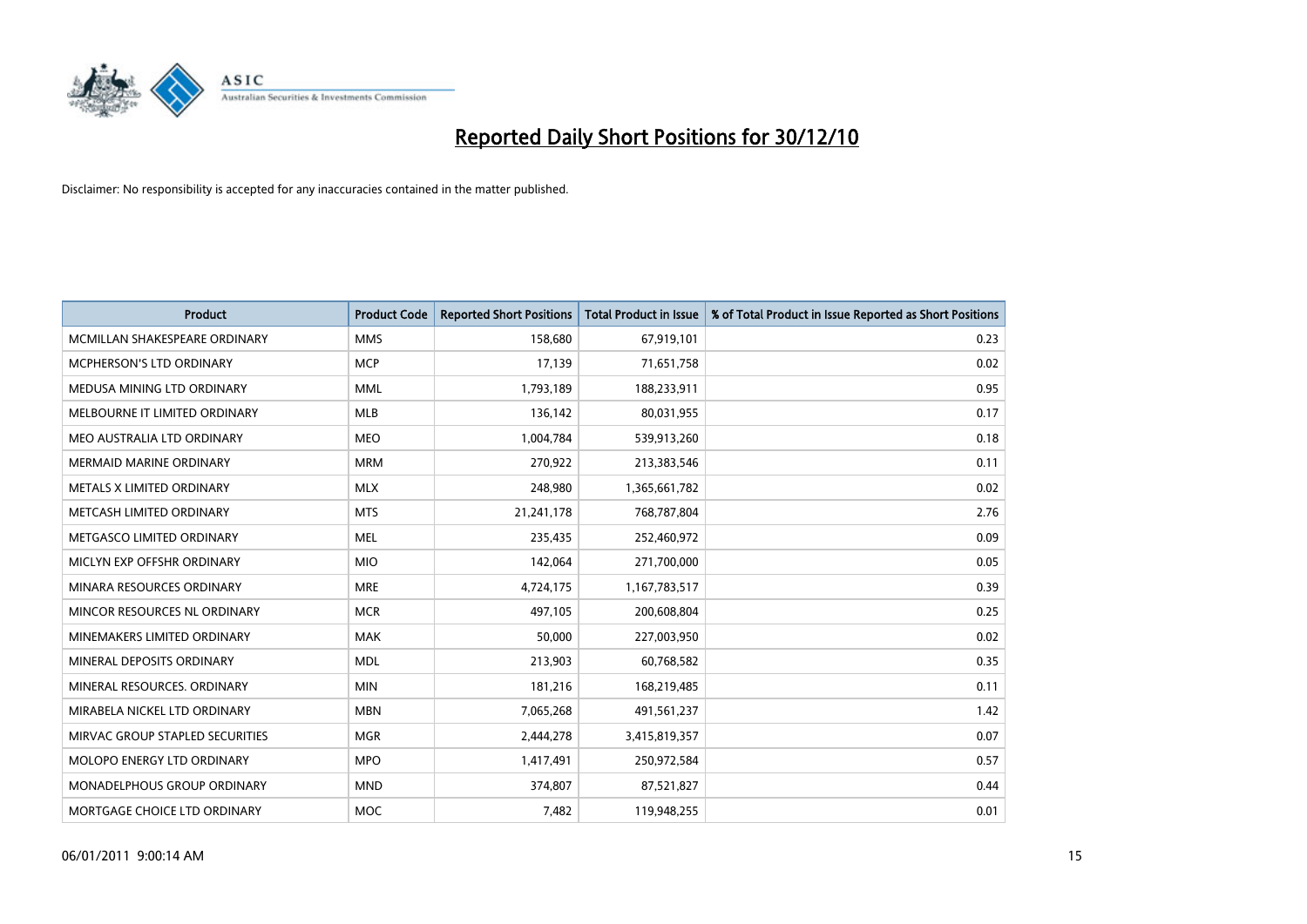

| Product                           | <b>Product Code</b> | <b>Reported Short Positions</b> | <b>Total Product in Issue</b> | % of Total Product in Issue Reported as Short Positions |
|-----------------------------------|---------------------|---------------------------------|-------------------------------|---------------------------------------------------------|
| <b>MOUNT GIBSON IRON ORDINARY</b> | MGX                 | 3,640,786                       | 1,082,570,693                 | 0.32                                                    |
| MULTIPLEX SITES SITES             | <b>MXUPA</b>        | 42                              | 4,500,000                     | 0.00                                                    |
| MURCHISON METALS LTD ORDINARY     | <b>MMX</b>          | 7,655,836                       | 435,884,268                   | 1.75                                                    |
| MYER HOLDINGS LTD ORDINARY        | <b>MYR</b>          | 15,952,063                      | 582,297,884                   | 2.73                                                    |
| <b>MYSTATE LIMITED ORDINARY</b>   | <b>MYS</b>          | 1,400                           | 67,439,158                    | 0.00                                                    |
| NATIONAL AUST. BANK ORDINARY      | <b>NAB</b>          | 9,604,830                       | 2,137,640,047                 | 0.44                                                    |
| NATURAL FUEL LIMITED ORDINARY     | <b>NFL</b>          | 1                               | 721,912                       | 0.00                                                    |
| NAVITAS LIMITED ORDINARY          | <b>NVT</b>          | 1,135,717                       | 368,766,367                   | 0.29                                                    |
| NEPTUNE MARINE ORDINARY           | <b>NMS</b>          | 1,937,149                       | 442,245,734                   | 0.43                                                    |
| NEW HOPE CORPORATION ORDINARY     | <b>NHC</b>          | 261,650                         | 830,230,549                   | 0.03                                                    |
| NEWCREST MINING ORDINARY          | <b>NCM</b>          | 2,809,852                       | 765,211,675                   | 0.33                                                    |
| NEWS CORP A NON-VOTING CDI        | <b>NWSLV</b>        | 141,314                         | 1,828,208,910                 | 0.01                                                    |
| NEWS CORP B VOTING CDI            | <b>NWS</b>          | 7,194,026                       | 798,520,953                   | 0.90                                                    |
| NEXBIS LIMITED ORDINARY           | <b>NBS</b>          | 63,733                          | 798,356,704                   | 0.01                                                    |
| NEXUS ENERGY LIMITED ORDINARY     | <b>NXS</b>          | 5,853,544                       | 1,020,257,304                 | 0.58                                                    |
| NIB HOLDINGS LIMITED ORDINARY     | <b>NHF</b>          | 4,911                           | 468,215,782                   | 0.00                                                    |
| NIDO PETROLEUM ORDINARY           | <b>NDO</b>          | 363,244                         | 1,340,630,321                 | 0.02                                                    |
| NKWE PLATINUM 10C US COMMON       | <b>NKP</b>          | 353,796                         | 559,651,184                   | 0.07                                                    |
| NORTHERN CREST ORDINARY           | <b>NOC</b>          | 24,345                          | 116,074,781                   | 0.02                                                    |
| NORTHERN IRON LTD ORDINARY        | <b>NFE</b>          | 1,102,191                       | 336,084,863                   | 0.33                                                    |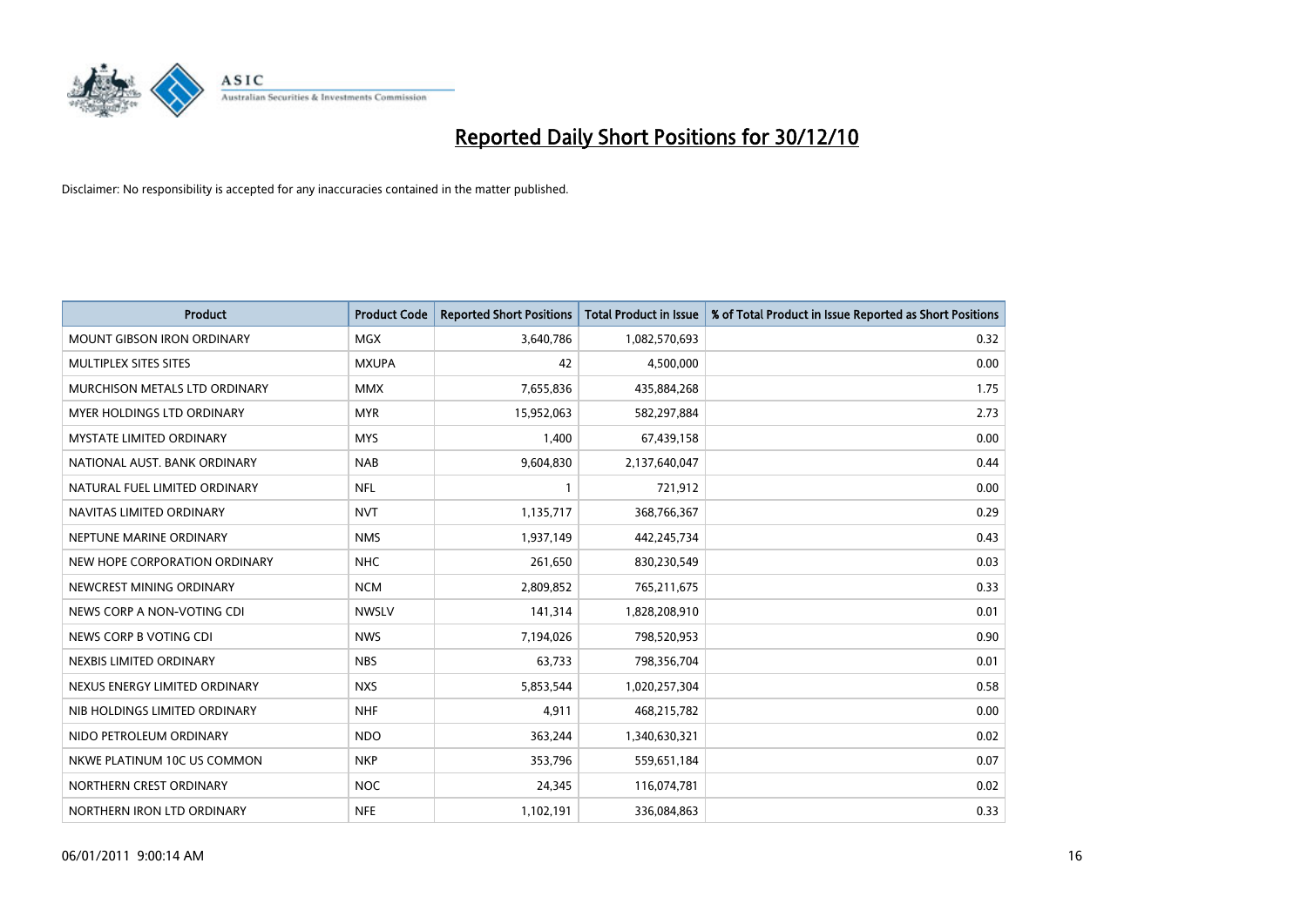

| <b>Product</b>                        | <b>Product Code</b> | <b>Reported Short Positions</b> | <b>Total Product in Issue</b> | % of Total Product in Issue Reported as Short Positions |
|---------------------------------------|---------------------|---------------------------------|-------------------------------|---------------------------------------------------------|
| NOVOGEN LIMITED ORDINARY              | <b>NRT</b>          | 56,449                          | 102,125,894                   | 0.06                                                    |
| NRW HOLDINGS LIMITED ORDINARY         | <b>NWH</b>          | 465,937                         | 251,223,000                   | 0.18                                                    |
| NUFARM LIMITED ORDINARY               | <b>NUF</b>          | 2,983,198                       | 261,775,731                   | 1.15                                                    |
| NUPLEX INDUSTRIES ORDINARY            | <b>NPX</b>          | 77,095                          | 195,060,783                   | 0.04                                                    |
| <b>OAKTON LIMITED ORDINARY</b>        | <b>OKN</b>          | 719,174                         | 93,674,235                    | 0.76                                                    |
| OCEANAGOLD CORP. CHESS DEPOSITARY INT | OGC                 | 323,148                         | 261,934,278                   | 0.12                                                    |
| OCEANIA CAPITAL LTD ORDINARY          | <b>OCP</b>          | 2,500                           | 91,921,295                    | 0.00                                                    |
| OIL SEARCH LTD ORDINARY               | <b>OSH</b>          | 4,540,022                       | 1,312,888,303                 | 0.33                                                    |
| OM HOLDINGS LIMITED ORDINARY          | OMH                 | 2,136,793                       | 503,085,150                   | 0.42                                                    |
| <b>ONESTEEL LIMITED ORDINARY</b>      | OST                 | 4,950,641                       | 1,334,723,421                 | 0.35                                                    |
| ORICA LIMITED ORDINARY                | ORI                 | 1,175,005                       | 362,100,430                   | 0.32                                                    |
| ORIGIN ENERGY ORDINARY                | <b>ORG</b>          | 3,204,647                       | 884,833,512                   | 0.35                                                    |
| OROTONGROUP LIMITED ORDINARY          | <b>ORL</b>          | 9,884                           | 40,880,902                    | 0.03                                                    |
| OTTO ENERGY LIMITED ORDINARY          | <b>OEL</b>          | 109,204                         | 1,134,540,071                 | 0.01                                                    |
| OZ MINERALS ORDINARY                  | OZL                 | 19,988,556                      | 3,238,546,504                 | 0.60                                                    |
| PACIFIC BRANDS ORDINARY               | PBG                 | 4,150,506                       | 931,386,248                   | 0.46                                                    |
| PALADIN ENERGY LTD ORDINARY           | PDN                 | 17,770,871                      | 725,357,086                   | 2.46                                                    |
| PANAUST LIMITED ORDINARY              | <b>PNA</b>          | 6,632,567                       | 2,955,176,819                 | 0.22                                                    |
| PANORAMIC RESOURCES ORDINARY          | PAN                 | 141,978                         | 206,087,842                   | 0.06                                                    |
| PAPERLINX LIMITED ORDINARY            | <b>PPX</b>          | 12,581,544                      | 603,580,761                   | 2.07                                                    |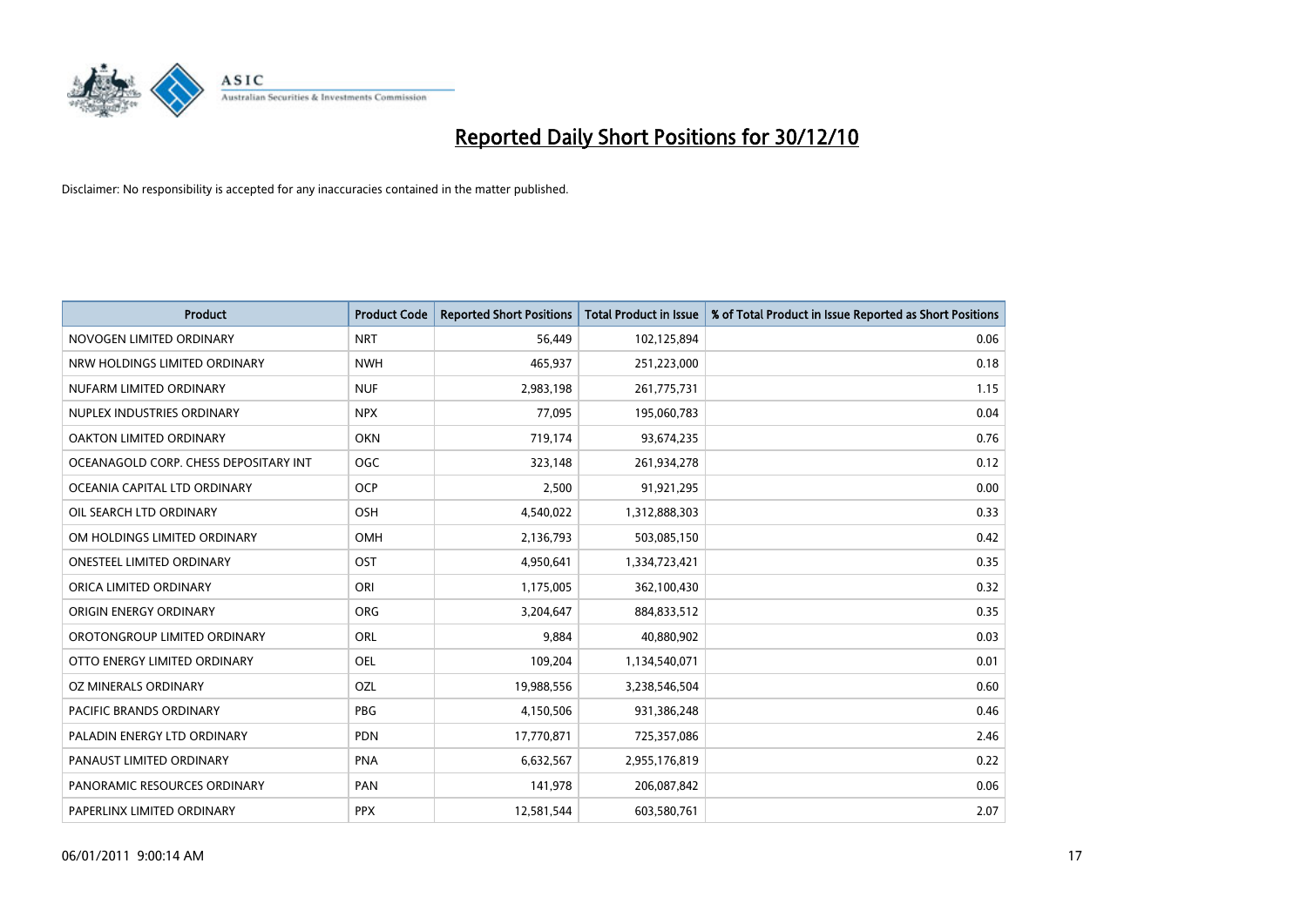

| Product                              | <b>Product Code</b> | <b>Reported Short Positions</b> | <b>Total Product in Issue</b> | % of Total Product in Issue Reported as Short Positions |
|--------------------------------------|---------------------|---------------------------------|-------------------------------|---------------------------------------------------------|
| PATTIES FOODS LTD ORDINARY           | PFL                 | 1                               | 138,908,853                   | 0.00                                                    |
| PEET LIMITED ORDINARY                | <b>PPC</b>          | 120,833                         | 302,965,804                   | 0.04                                                    |
| PENINSULA ENERGY LTD ORDINARY        | <b>PEN</b>          | 5,000                           | 1,942,189,657                 | 0.00                                                    |
| PERILYA LIMITED ORDINARY             | PEM                 | 329,898                         | 526,075,563                   | 0.06                                                    |
| PERPETUAL LIMITED ORDINARY           | PPT                 | 1,906,552                       | 44,140,166                    | 4.33                                                    |
| PERSEUS MINING LTD ORDINARY          | PRU                 | 371,166                         | 422,837,088                   | 0.08                                                    |
| PETSEC ENERGY ORDINARY               | <b>PSA</b>          | 223,332                         | 231,283,622                   | 0.10                                                    |
| PHARMAXIS LTD ORDINARY               | <b>PXS</b>          | 661,307                         | 226,126,434                   | 0.30                                                    |
| PHOTON GROUP LTD ORDINARY            | PGA                 | 250,510                         | 1,540,543,357                 | 0.02                                                    |
| PIKE RIVER COAL ORDINARY             | <b>PRC</b>          | 257,595                         | 405,513,933                   | 0.06                                                    |
| PLATINUM ASSET ORDINARY              | <b>PTM</b>          | 3,000,929                       | 561,347,878                   | 0.52                                                    |
| PLATINUM AUSTRALIA ORDINARY          | <b>PLA</b>          | 2,754,632                       | 392,430,039                   | 0.70                                                    |
| PLATINUM CAPITAL LTD ORDINARY        | <b>PMC</b>          | 1                               | 163,732,888                   | 0.00                                                    |
| <b>PMP LIMITED ORDINARY</b>          | <b>PMP</b>          | 119,871                         | 335,338,483                   | 0.03                                                    |
| PORT BOUVARD LIMITED ORDINARY        | PBD                 | 6,754                           | 593,868,295                   | 0.00                                                    |
| PREMIER INVESTMENTS ORDINARY         | <b>PMV</b>          | 150,728                         | 155,030,045                   | 0.09                                                    |
| PRIMARY HEALTH CARE ORDINARY         | <b>PRY</b>          | 12,046,336                      | 496,043,188                   | 2.41                                                    |
| PRIME INFR GROUP. STAPLED SECURITIES | PIH                 | 793,929                         | 351,776,795                   | 0.23                                                    |
| PRIME MEDIA GRP LTD ORDINARY         | <b>PRT</b>          | $\overline{2}$                  | 366,330,303                   | 0.00                                                    |
| PROGEN PHARMACEUTIC ORDINARY         | PGL                 | 151,596                         | 24,709,097                    | 0.61                                                    |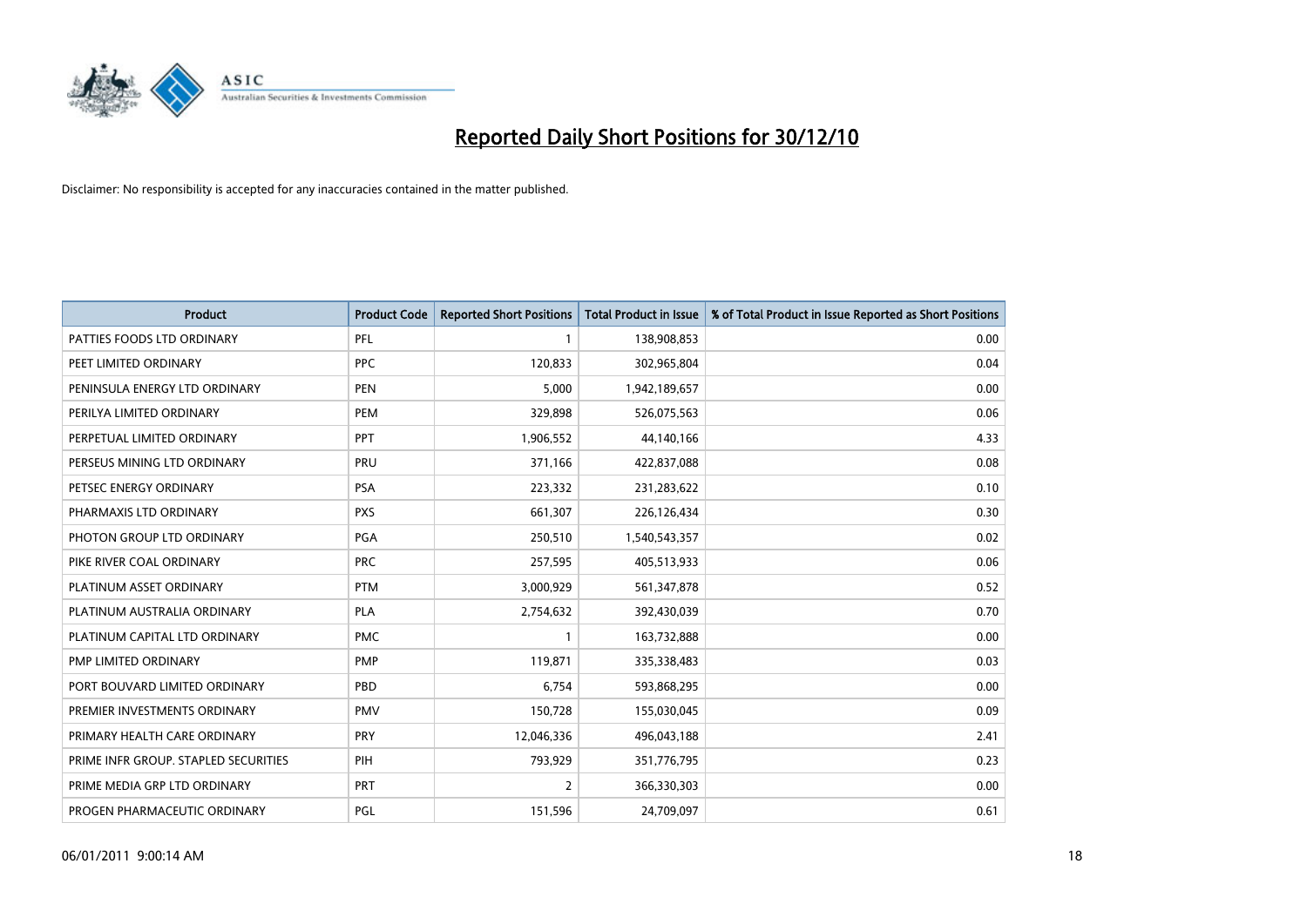

| Product                              | <b>Product Code</b> | <b>Reported Short Positions</b> | <b>Total Product in Issue</b> | % of Total Product in Issue Reported as Short Positions |
|--------------------------------------|---------------------|---------------------------------|-------------------------------|---------------------------------------------------------|
| PROGRAMMED ORDINARY                  | <b>PRG</b>          | 374,562                         | 118,169,908                   | 0.32                                                    |
| <b>PSIVIDA CORP CDI 1:1</b>          | <b>PVA</b>          | 6,878                           | 7,752,716                     | 0.09                                                    |
| OANTAS AIRWAYS ORDINARY              | QAN                 | 7,084,028                       | 2,265,123,620                 | 0.31                                                    |
| OBE INSURANCE GROUP ORDINARY         | <b>OBE</b>          | 18,128,071                      | 1,051,660,007                 | 1.70                                                    |
| OR NATIONAL LIMITED ORDINARY         | <b>ORN</b>          | 12,586,149                      | 2,440,000,000                 | 0.50                                                    |
| <b>QUBE LOGISTICS ORDINARY UNITS</b> | <b>QUB</b>          | 2,800                           | 517,868,029                   | 0.00                                                    |
| RAMELIUS RESOURCES ORDINARY          | <b>RMS</b>          | 37,248                          | 291,208,795                   | 0.01                                                    |
| RAMSAY HEALTH CARE ORDINARY          | <b>RHC</b>          | 2,190,960                       | 202,081,252                   | 1.08                                                    |
| RANGE RESOURCES LTD ORDINARY         | <b>RRS</b>          | 750,000                         | 1,214,873,886                 | 0.06                                                    |
| <b>RCR TOMLINSON ORDINARY</b>        | <b>RCR</b>          | 68,067                          | 131,892,672                   | 0.05                                                    |
| <b>REA GROUP ORDINARY</b>            | <b>REA</b>          | 12,095                          | 129,691,280                   | 0.00                                                    |
| <b>RECKON LIMITED ORDINARY</b>       | <b>RKN</b>          | 2,007                           | 133,384,060                   | 0.00                                                    |
| RED FORK ENERGY ORDINARY             | <b>RFE</b>          | 7,696                           | 139,535,000                   | 0.01                                                    |
| <b>REDFLEX HOLDINGS ORDINARY</b>     | <b>RDF</b>          | 7,889                           | 110,345,599                   | 0.01                                                    |
| <b>REED RESOURCES LTD ORDINARY</b>   | <b>RDR</b>          | 268,205                         | 192,271,768                   | 0.14                                                    |
| REGIS RESOURCES ORDINARY             | <b>RRL</b>          | 1,777,402                       | 430,053,915                   | 0.40                                                    |
| RESMED INC CDI 10:1                  | <b>RMD</b>          | 5,118,190                       | 1,516,163,980                 | 0.32                                                    |
| <b>RESOLUTE MINING ORDINARY</b>      | <b>RSG</b>          | 4,206,097                       | 451,648,787                   | 0.93                                                    |
| <b>RESOURCE GENERATION ORDINARY</b>  | <b>RES</b>          | 157,911                         | 243,900,530                   | 0.06                                                    |
| REVERSE CORP LIMITED ORDINARY        | <b>REF</b>          | 25,141                          | 92,382,175                    | 0.03                                                    |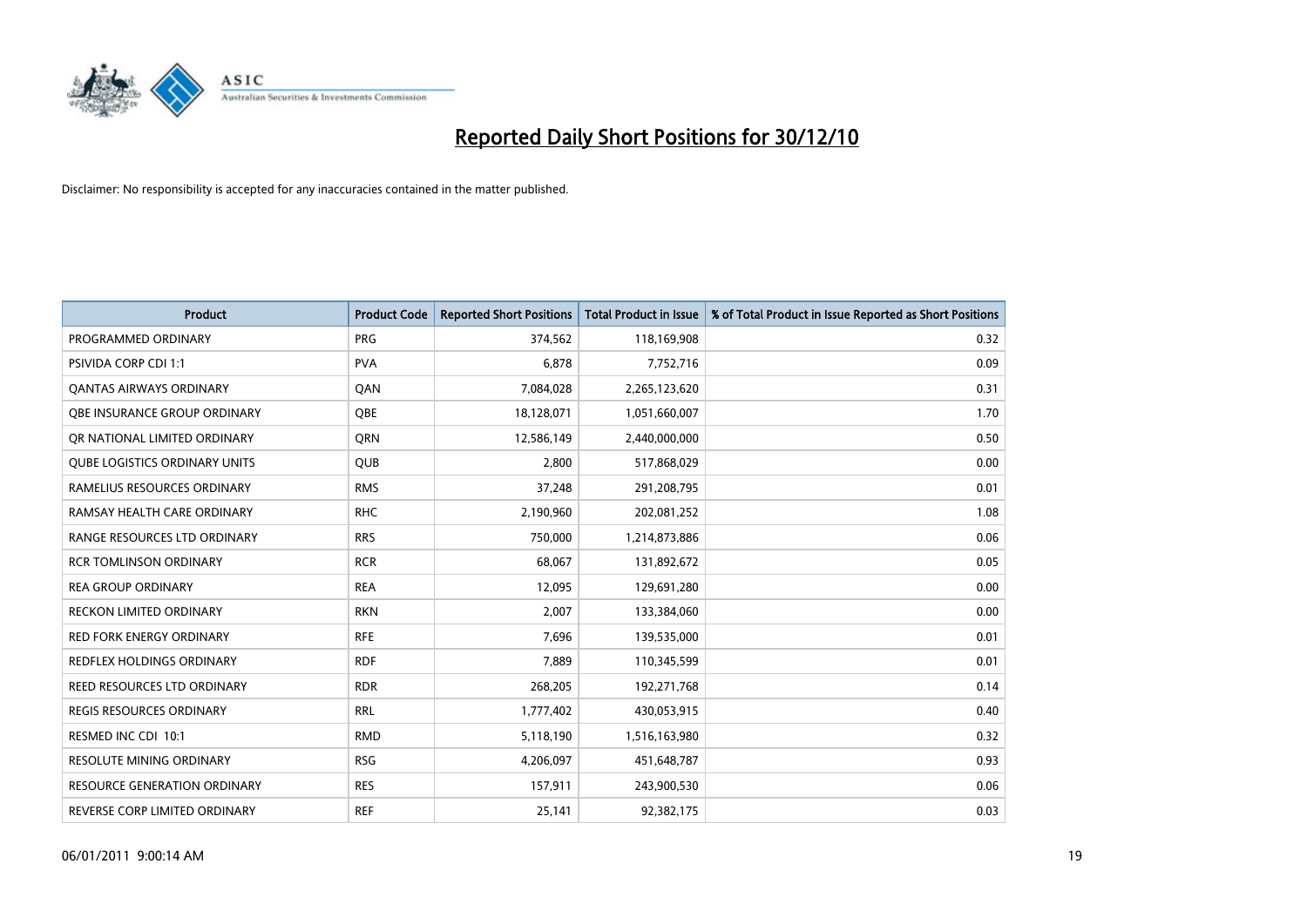

| <b>Product</b>                     | <b>Product Code</b> | <b>Reported Short Positions</b> | <b>Total Product in Issue</b> | % of Total Product in Issue Reported as Short Positions |
|------------------------------------|---------------------|---------------------------------|-------------------------------|---------------------------------------------------------|
| REX MINERALS LIMITED ORDINARY      | <b>RXM</b>          | 80,000                          | 150,284,460                   | 0.05                                                    |
| RHG LIMITED ORDINARY               | <b>RHG</b>          | 59,675                          | 318,745,978                   | 0.01                                                    |
| <b>RIDLEY CORPORATION ORDINARY</b> | <b>RIC</b>          | 53,937                          | 307,817,071                   | 0.02                                                    |
| RIO TINTO LIMITED ORDINARY         | <b>RIO</b>          | 12,816,273                      | 435,758,720                   | 2.91                                                    |
| RIVERCITY MOTORWAY STAPLED         | <b>RCY</b>          | 1,400,107                       | 957,010,115                   | 0.14                                                    |
| RIVERSDALE MINING ORDINARY         | <b>RIV</b>          | 1,309,542                       | 236,696,188                   | 0.55                                                    |
| ROBUST RESOURCES ORDINARY          | <b>ROL</b>          | 2,257                           | 84,144,097                    | 0.00                                                    |
| ROC OIL COMPANY ORDINARY           | <b>ROC</b>          | 1,592,504                       | 713,154,560                   | 0.23                                                    |
| SAI GLOBAL LIMITED ORDINARY        | SAI                 | 235,681                         | 197,907,700                   | 0.11                                                    |
| SALMAT LIMITED ORDINARY            | <b>SLM</b>          | 79,784                          | 159,749,049                   | 0.05                                                    |
| SAMSON OIL & GAS LTD ORDINARY      | SSN                 | 436,000                         | 1,664,588,164                 | 0.03                                                    |
| SANDFIRE RESOURCES ORDINARY        | <b>SFR</b>          | 32,024                          | 148, 167, 539                 | 0.01                                                    |
| <b>SANTOS LTD ORDINARY</b>         | <b>STO</b>          | 2,236,497                       | 874,094,827                   | 0.25                                                    |
| SARACEN MINERAL ORDINARY           | SAR                 | 372,358                         | 492,151,415                   | 0.07                                                    |
| SEDGMAN LIMITED ORDINARY           | <b>SDM</b>          | 171,673                         | 207,997,898                   | 0.08                                                    |
| SEEK LIMITED ORDINARY              | <b>SEK</b>          | 822,572                         | 336,584,488                   | 0.22                                                    |
| SENETAS CORPORATION ORDINARY       | SEN                 | 756,999                         | 463,105,195                   | 0.16                                                    |
| SERVCORP LIMITED ORDINARY          | SRV                 | 152,480                         | 98,440,807                    | 0.15                                                    |
| SERVICE STREAM ORDINARY            | <b>SSM</b>          | 344,663                         | 283,418,867                   | 0.12                                                    |
| SEVEN GROUP HOLDINGS ORDINARY      | <b>SVW</b>          | 148,114                         | 305,410,281                   | 0.04                                                    |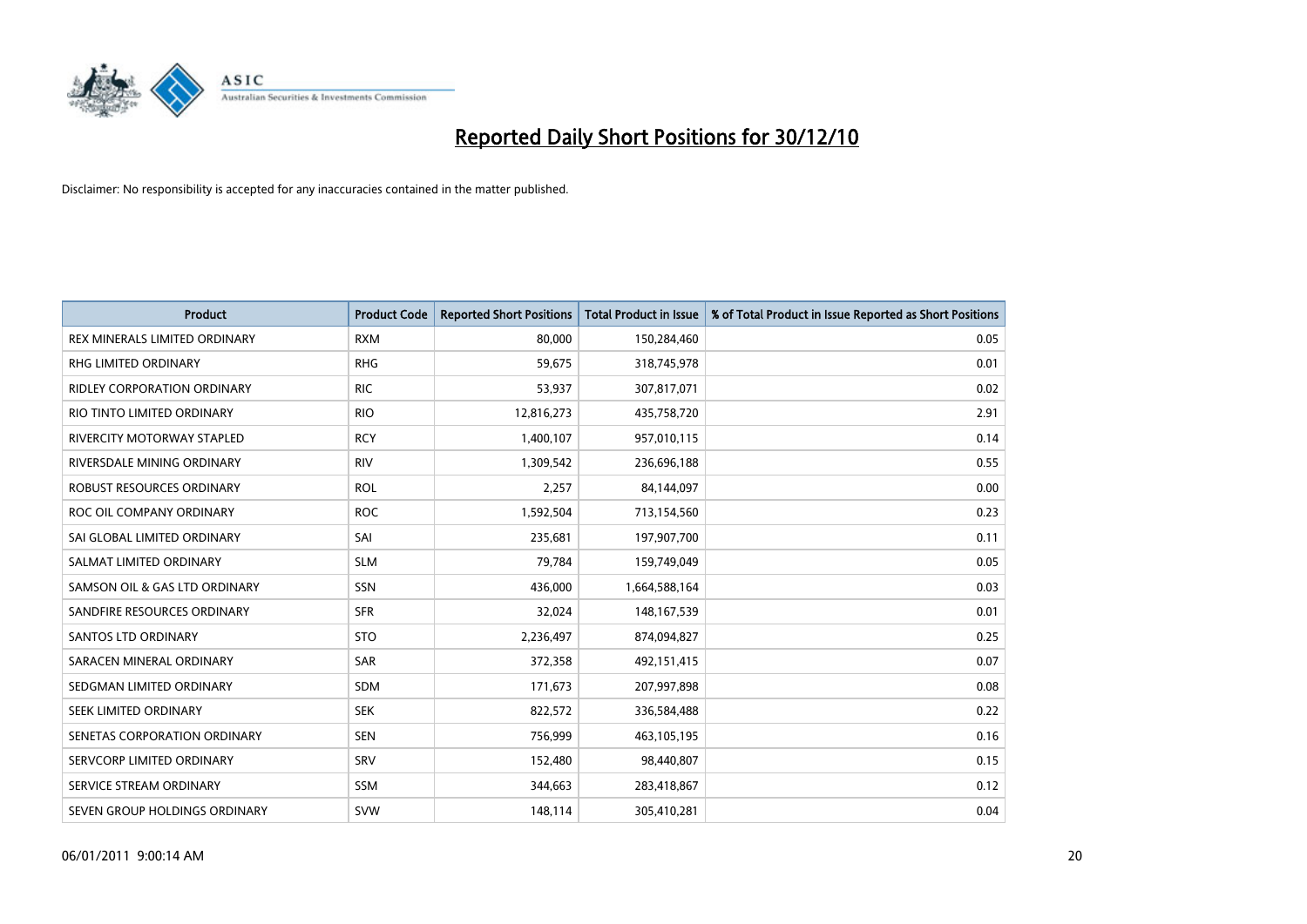

| <b>Product</b>                            | <b>Product Code</b> | <b>Reported Short Positions</b> | <b>Total Product in Issue</b> | % of Total Product in Issue Reported as Short Positions |
|-------------------------------------------|---------------------|---------------------------------|-------------------------------|---------------------------------------------------------|
| SIGMA PHARMACEUTICAL ORDINARY             | <b>SIP</b>          | 10,535,168                      | 1,178,626,572                 | 0.90                                                    |
| SILEX SYSTEMS ORDINARY                    | <b>SLX</b>          | 173,333                         | 166,106,391                   | 0.10                                                    |
| SILVER LAKE RESOURCE ORDINARY             | <b>SLR</b>          | 194,883                         | 178,882,838                   | 0.11                                                    |
| SIMS METAL MGMT LTD ORDINARY              | SGM                 | 3,200,610                       | 204,921,757                   | 1.54                                                    |
| SINGAPORE TELECOMM. CHESS DEPOSITARY INT  | SGT                 | 2,181,956                       | 369,458,397                   | 0.60                                                    |
| SKILLED GROUP LTD ORDINARY                | <b>SKE</b>          | 259,638                         | 190,738,408                   | 0.14                                                    |
| SKY CITY ENTERTAIN, ORDINARY              | <b>SKC</b>          | 3,186,510                       | 575,114,687                   | 0.55                                                    |
| <b>SKY NETWORK ORDINARY</b>               | <b>SKT</b>          | 198,560                         | 389,139,785                   | 0.05                                                    |
| SMS MANAGEMENT, ORDINARY                  | <b>SMX</b>          | 11,118                          | 67,661,358                    | 0.02                                                    |
| SONIC HEALTHCARE ORDINARY                 | <b>SHL</b>          | 5,217,311                       | 388,429,875                   | 1.37                                                    |
| SP AUSNET STAPLED SECURITIES              | <b>SPN</b>          | 9,696,730                       | 2,795,115,439                 | 0.35                                                    |
| SPARK INFRASTRUCTURE STAPLEDNOTE&UNIT DEF | <b>SKIDA</b>        | 2,549,615                       | 1,326,734,264                 | 0.19                                                    |
| SPDR 200 FUND ETF UNITS                   | <b>STW</b>          | 10.038                          | 57,828,081                    | 0.02                                                    |
| SPECIALTY FASHION ORDINARY                | <b>SFH</b>          | 850.837                         | 191,268,264                   | 0.44                                                    |
| SPHERE MINERALS LTD ORDINARY              | <b>SPH</b>          | 7,507                           | 171,348,151                   | 0.00                                                    |
| SPOTLESS GROUP LTD ORDINARY               | <b>SPT</b>          | 1,707,362                       | 261,070,153                   | 0.66                                                    |
| ST BARBARA LIMITED ORDINARY               | <b>SBM</b>          | 2,715,949                       | 325,615,389                   | 0.85                                                    |
| STAGING CONNECTIONS ORDINARY              | <b>STG</b>          | 2,917,189                       | 78,317,726                    | 3.72                                                    |
| STANMORE COAL LTD ORDINARY                | <b>SMR</b>          | 40,390                          | 86,750,738                    | 0.05                                                    |
| STARPHARMA HOLDINGS ORDINARY              | SPL                 | 176,036                         | 242,177,208                   | 0.07                                                    |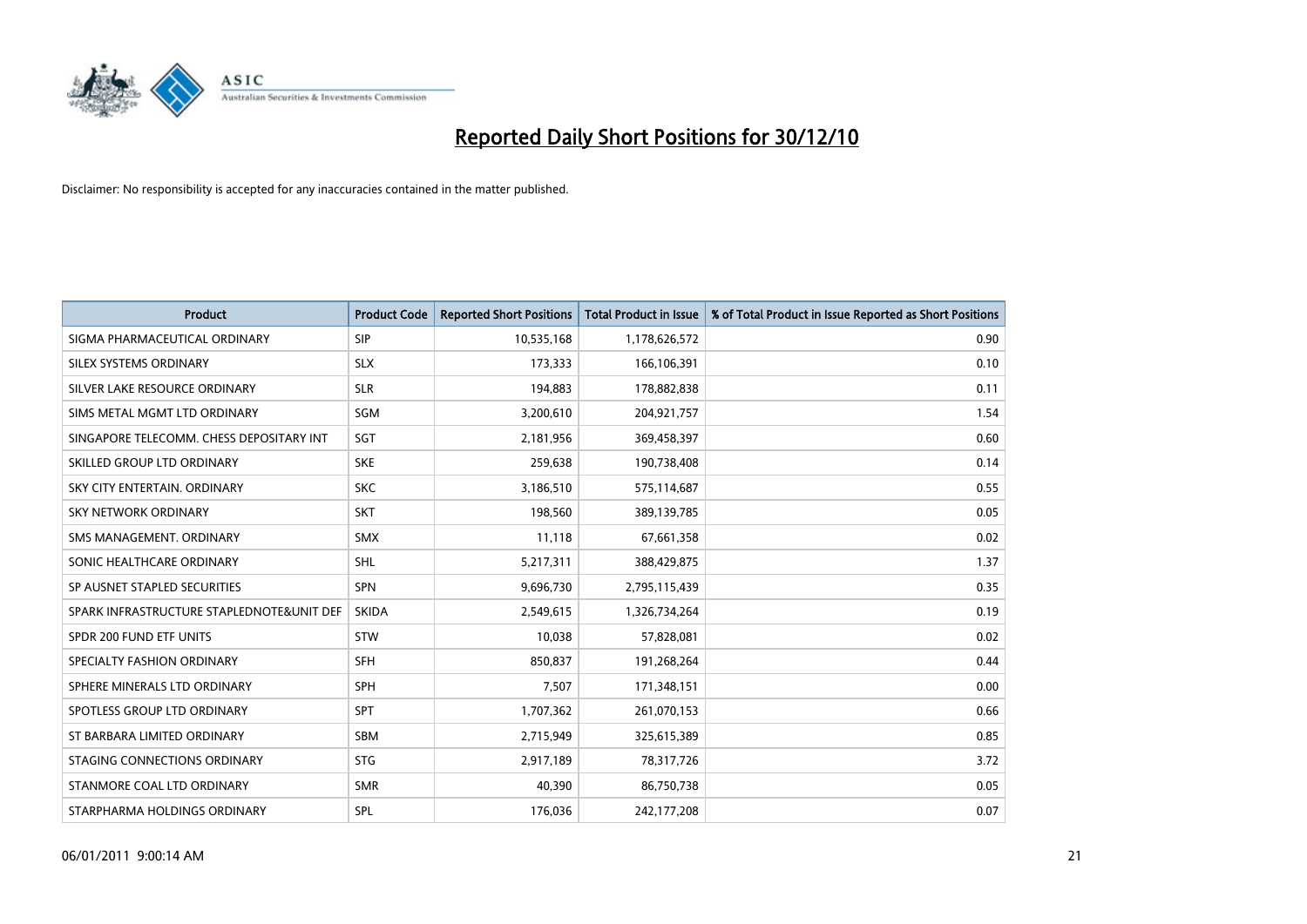

| <b>Product</b>                        | <b>Product Code</b> | <b>Reported Short Positions</b> | <b>Total Product in Issue</b> | % of Total Product in Issue Reported as Short Positions |
|---------------------------------------|---------------------|---------------------------------|-------------------------------|---------------------------------------------------------|
| STH AMERICAN COR LTD ORDINARY         | SAY                 | 9,200                           | 233,651,371                   | 0.00                                                    |
| STHN CROSS MEDIA ORDINARY             | <b>SXL</b>          | 372,074                         | 378,827,750                   | 0.09                                                    |
| STOCKLAND UNITS/ORD STAPLED           | SGP                 | 3,809,574                       | 2,383,036,717                 | 0.15                                                    |
| STRAITS RESOURCES ORDINARY            | <b>SRL</b>          | 2,851,540                       | 255,203,613                   | 1.10                                                    |
| STW COMMUNICATIONS ORDINARY           | SGN                 | 245,378                         | 364,310,964                   | 0.07                                                    |
| SUNCORP GROUP LTD DEFERRED SETTLEMENT | <b>SUNDA</b>        | 2,923,867                       | 1,281,390,524                 | 0.20                                                    |
| SUNDANCE RESOURCES ORDINARY           | <b>SDL</b>          | 6,973,741                       | 2,711,395,932                 | 0.26                                                    |
| SUNLAND GROUP LTD ORDINARY            | <b>SDG</b>          | 54,247                          | 226,093,183                   | 0.01                                                    |
| SUPER RET REP LTD ORDINARY            | <b>SUL</b>          | 122,815                         | 128,902,619                   | 0.09                                                    |
| SWICK MINING ORDINARY                 | <b>SWK</b>          | 1,548                           | 236,724,970                   | 0.00                                                    |
| SYMEX HOLDINGS ORDINARY               | SYM                 | 6,633                           | 125,037,628                   | 0.01                                                    |
| TABCORP HOLDINGS LTD ORDINARY         | <b>TAH</b>          | 1,803,439                       | 684,918,140                   | 0.27                                                    |
| TALENT2 INTERNATION ORDINARY          | <b>TWO</b>          | 7                               | 141,671,625                   | 0.00                                                    |
| <b>TANAMI GOLD NL ORDINARY</b>        | <b>TAM</b>          | 35,246                          | 260,947,676                   | 0.01                                                    |
| TAP OIL LIMITED ORDINARY              | TAP                 | 59,117                          | 240,967,311                   | 0.03                                                    |
| TASSAL GROUP LIMITED ORDINARY         | <b>TGR</b>          | 130,432                         | 146,304,404                   | 0.08                                                    |
| TATTS GROUP LTD ORDINARY              | <b>TTS</b>          | 5,677,062                       | 1,300,888,465                 | 0.42                                                    |
| TELECOM CORPORATION ORDINARY          | <b>TEL</b>          | 11,272,053                      | 1,924,622,088                 | 0.59                                                    |
| <b>TELSTRA CORPORATION, ORDINARY</b>  | <b>TLS</b>          | 10,033,251                      | 12,443,074,357                | 0.08                                                    |
| TEN NETWORK HOLDINGS ORDINARY         | <b>TEN</b>          | 14,160,018                      | 1,045,236,720                 | 1.37                                                    |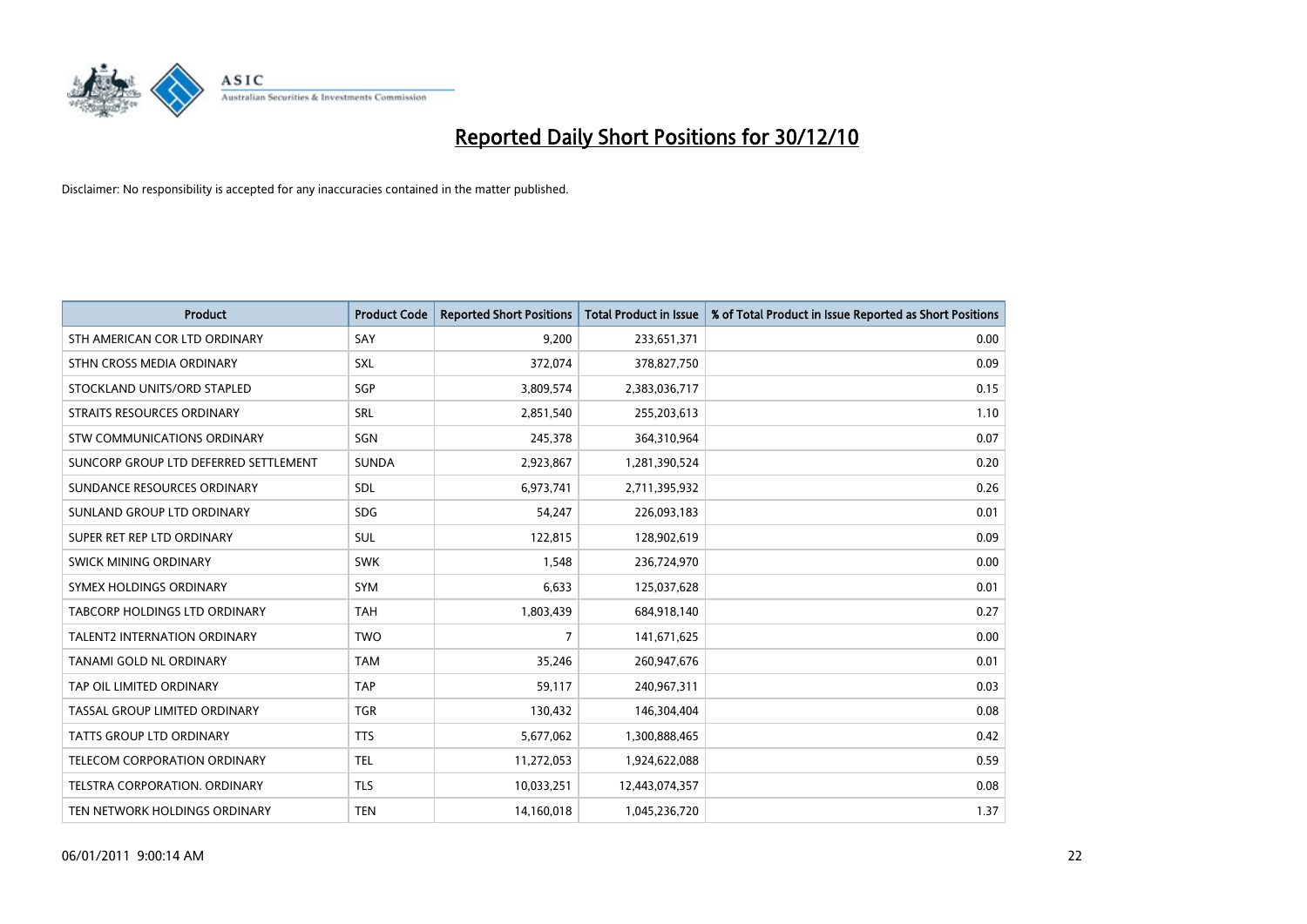

| <b>Product</b>                          | <b>Product Code</b> | <b>Reported Short Positions</b> | <b>Total Product in Issue</b> | % of Total Product in Issue Reported as Short Positions |
|-----------------------------------------|---------------------|---------------------------------|-------------------------------|---------------------------------------------------------|
| TERANGA GOLD CORP CDI 1:1               | <b>TGZ</b>          | 89,662                          | 163,777,979                   | 0.06                                                    |
| TFS CORPORATION LTD ORDINARY            | <b>TFC</b>          | 64,245                          | 227,360,909                   | 0.02                                                    |
| THE REJECT SHOP ORDINARY                | <b>TRS</b>          | 128,433                         | 26,033,570                    | 0.50                                                    |
| THOR MINING PLC CHESS DEPOSITARY        | <b>THR</b>          | 2,307                           | 288,754,017                   | 0.00                                                    |
| THORN GROUP LIMITED ORDINARY            | <b>TGA</b>          | 52,998                          | 129,858,924                   | 0.04                                                    |
| THUNDELARRA EXPLOR. ORDINARY            | <b>THX</b>          | 10,125                          | 153,412,482                   | 0.01                                                    |
| TIMBERCORP LIMITED ORDINARY             | <b>TIM</b>          | 90.074                          | 352,071,429                   | 0.02                                                    |
| <b>TISHMAN SPEYER UNITS</b>             | <b>TSO</b>          | 49,427                          | 338,440,904                   | 0.01                                                    |
| TNG LIMITED ORDINARY                    | <b>TNG</b>          | 4,321                           | 258,055,076                   | 0.00                                                    |
| TOLL HOLDINGS LTD ORDINARY              | TOL                 | 10,552,660                      | 706,577,616                   | 1.50                                                    |
| TORO ENERGY LIMITED ORDINARY            | <b>TOE</b>          | 219,904                         | 964,936,676                   | 0.02                                                    |
| <b>TOWER AUSTRALIA ORDINARY</b>         | <b>TAL</b>          | 474,259                         | 419,652,394                   | 0.10                                                    |
| <b>TOWER LIMITED ORDINARY</b>           | <b>TWR</b>          | 690,392                         | 260,716,311                   | 0.26                                                    |
| TOX FREE SOLUTIONS ORDINARY             | <b>TOX</b>          | 92,512                          | 91,855,500                    | 0.09                                                    |
| TPG TELECOM LIMITED ORDINARY            | <b>TPM</b>          | 2,537,240                       | 775,522,421                   | 0.31                                                    |
| TRANSFIELD SERV INFR STAPLED SECURITIES | <b>TSI</b>          | 209,212                         | 434,862,971                   | 0.05                                                    |
| TRANSFIELD SERVICES ORDINARY            | <b>TSE</b>          | 2,678,896                       | 516,941,447                   | 0.51                                                    |
| TRANSPACIFIC INDUST, ORDINARY           | <b>TPI</b>          | 12,257,132                      | 960,638,735                   | 1.26                                                    |
| TRANSURBAN GROUP TRIPLE STAPLED SEC.    | <b>TCL</b>          | 1,609,881                       | 1,441,290,633                 | 0.10                                                    |
| TRINITY GROUP STAPLED SECURITIES        | <b>TCQ</b>          | 3,419                           | 231,701,539                   | 0.00                                                    |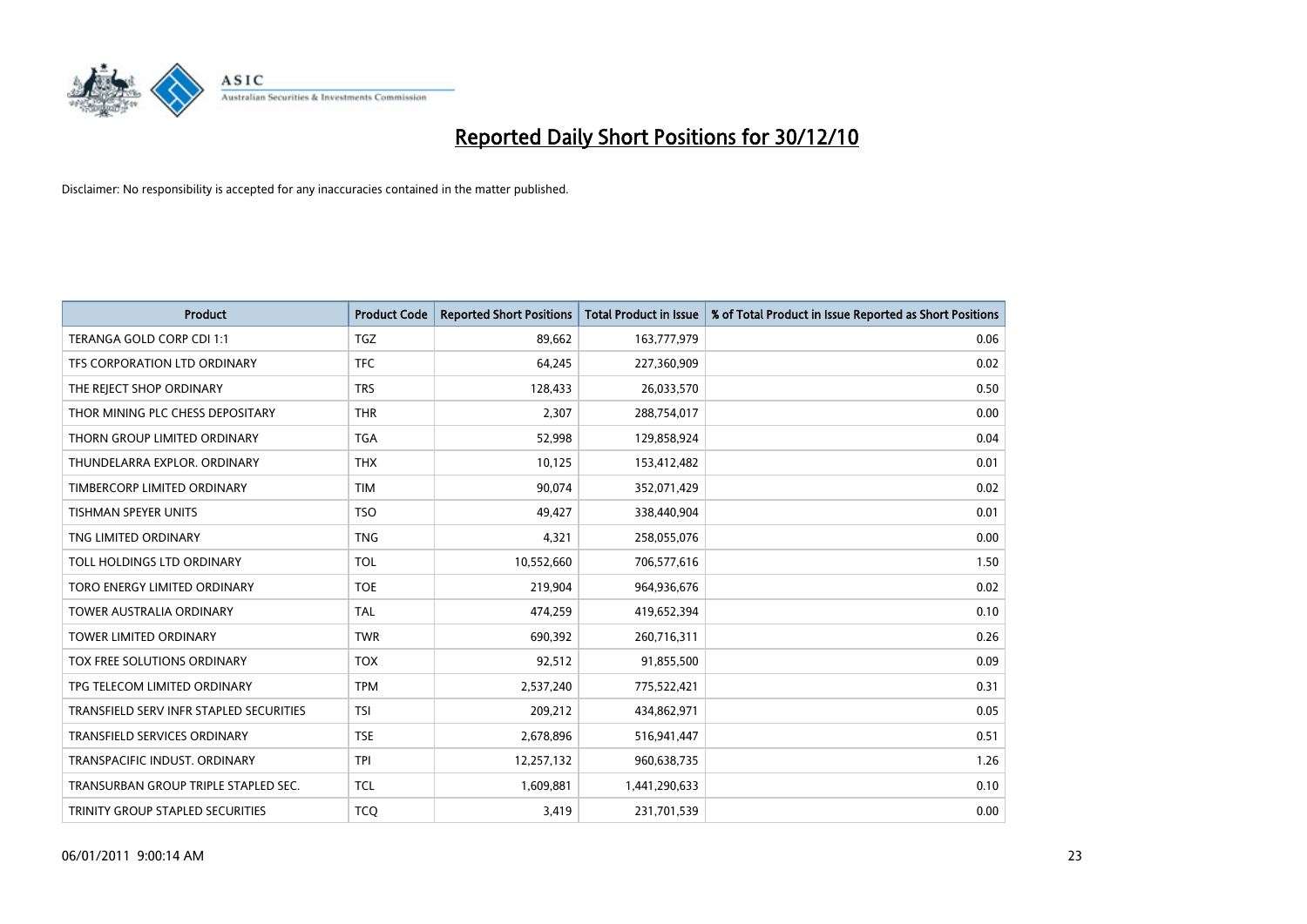

| <b>Product</b>                            | <b>Product Code</b> | <b>Reported Short Positions</b> | <b>Total Product in Issue</b> | % of Total Product in Issue Reported as Short Positions |
|-------------------------------------------|---------------------|---------------------------------|-------------------------------|---------------------------------------------------------|
| TROY RESOURCES NL ORDINARY                | <b>TRY</b>          | 40,992                          | 87,477,823                    | 0.05                                                    |
| UGL LIMITED ORDINARY                      | UGL                 | 4,404,994                       | 166,028,705                   | 2.66                                                    |
| UNILIFE CORPORATION CDI US PROHIBITED     | <b>UNS</b>          | 45,935                          | 237,271,806                   | 0.02                                                    |
| UXC LIMITED ORDINARY                      | <b>UXC</b>          | 14,271                          | 305,789,718                   | 0.00                                                    |
| VALAD PROPERTY GROUP STAPLED US PROHIBIT. | <b>VPG</b>          | 3,860,250                       | 115,108,116                   | 3.35                                                    |
| <b>VDM GROUP LIMITED ORDINARY</b>         | <b>VMG</b>          | 11,116                          | 193,127,749                   | 0.01                                                    |
| <b>VENTURE MINERALS ORDINARY</b>          | <b>VMS</b>          | 6,500                           | 220,943,592                   | 0.00                                                    |
| VIRGIN BLUE HOLDINGS ORDINARY             | <b>VBA</b>          | 7,080,945                       | 2,210,197,600                 | 0.32                                                    |
| <b>VISION GROUP HLDGS ORDINARY</b>        | <b>VGH</b>          | 78,000                          | 72,771,187                    | 0.11                                                    |
| <b>VITA GROUP LTD ORDINARY</b>            | <b>VTG</b>          | 75,190                          | 142,499,800                   | 0.05                                                    |
| VITERRA INC CDI 1:1                       | <b>VTA</b>          | 4,177                           | 68,629,939                    | 0.01                                                    |
| <b>WAREHOUSE GROUP ORDINARY</b>           | <b>WHS</b>          | 76,160                          | 311,195,868                   | 0.02                                                    |
| <b>WATPAC LIMITED ORDINARY</b>            | <b>WTP</b>          | 35,595                          | 183,341,382                   | 0.01                                                    |
| <b>WDS LIMITED ORDINARY</b>               | <b>WDS</b>          | 41,255                          | 143,107,458                   | 0.03                                                    |
| WEBJET LIMITED ORDINARY                   | <b>WEB</b>          | 64,985                          | 77,661,278                    | 0.09                                                    |
| <b>WESFARMERS LIMITED ORDINARY</b>        | <b>WES</b>          | 19,102,825                      | 1,005,182,279                 | 1.89                                                    |
| WESFARMERS LIMITED PARTIALLY PROTECTED    | <b>WESN</b>         | 1,264,046                       | 151,889,883                   | 0.82                                                    |
| WEST AUSTRALIAN NEWS ORDINARY             | <b>WAN</b>          | 8,570,994                       | 219,668,970                   | 3.91                                                    |
| WESTERN AREAS NL ORDINARY                 | <b>WSA</b>          | 3,369,879                       | 179,735,899                   | 1.87                                                    |
| WESTERN DESERT RES. ORDINARY              | <b>WDR</b>          | 948                             | 154,684,108                   | 0.00                                                    |